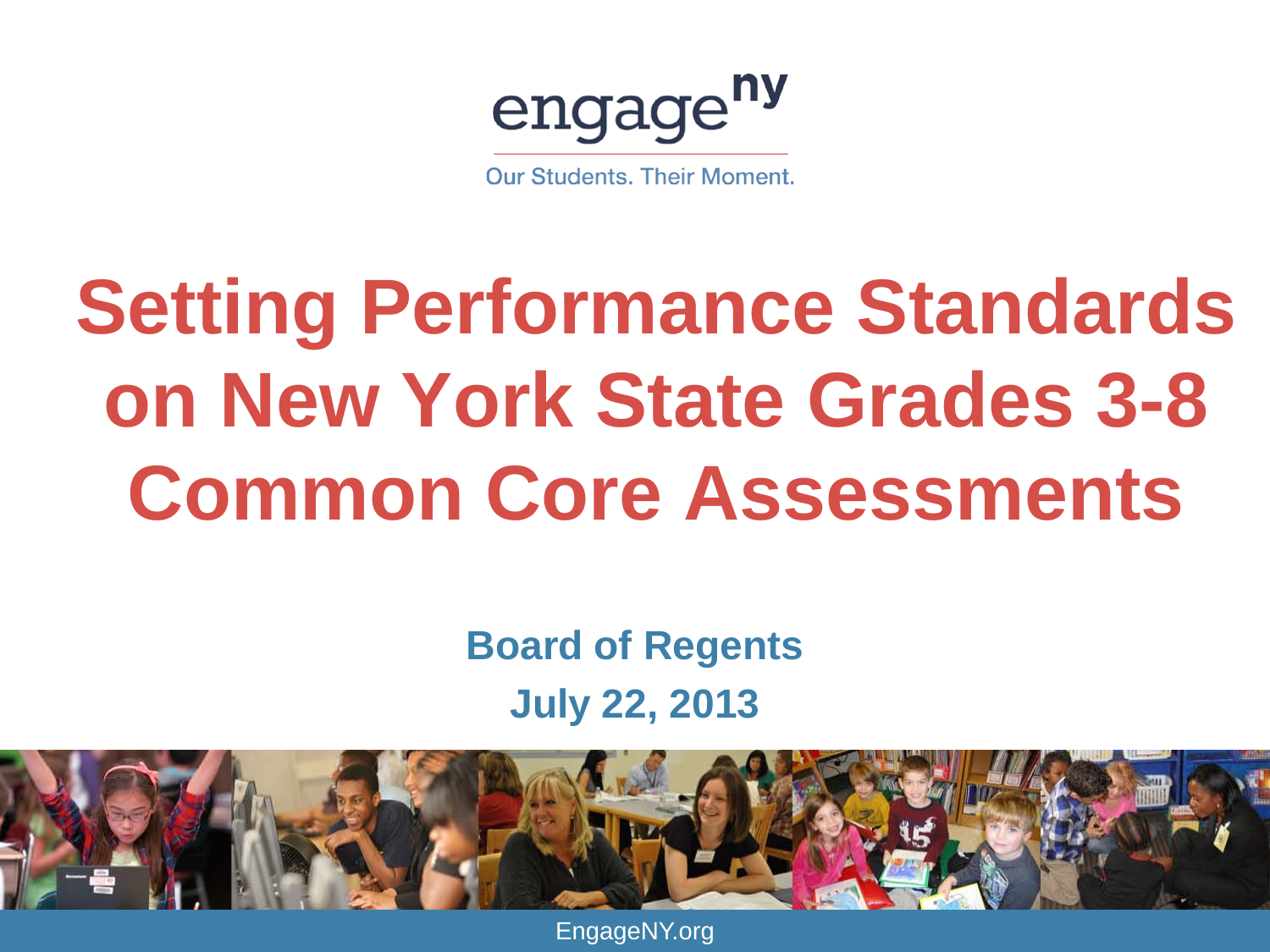### **A New Baseline**

- This year's Grades 3-8 ELA and math proficiency percentages should not be compared directly with prior year results.
	- $\circ$  Unlike prior years, proficiency is now based on the Common Core – a more demanding set of knowledge and skills necessary for 21<sup>st</sup> century college and careers.
- These results will present a new and transparent baseline from which we can measure student progress and preparedness for college and careers.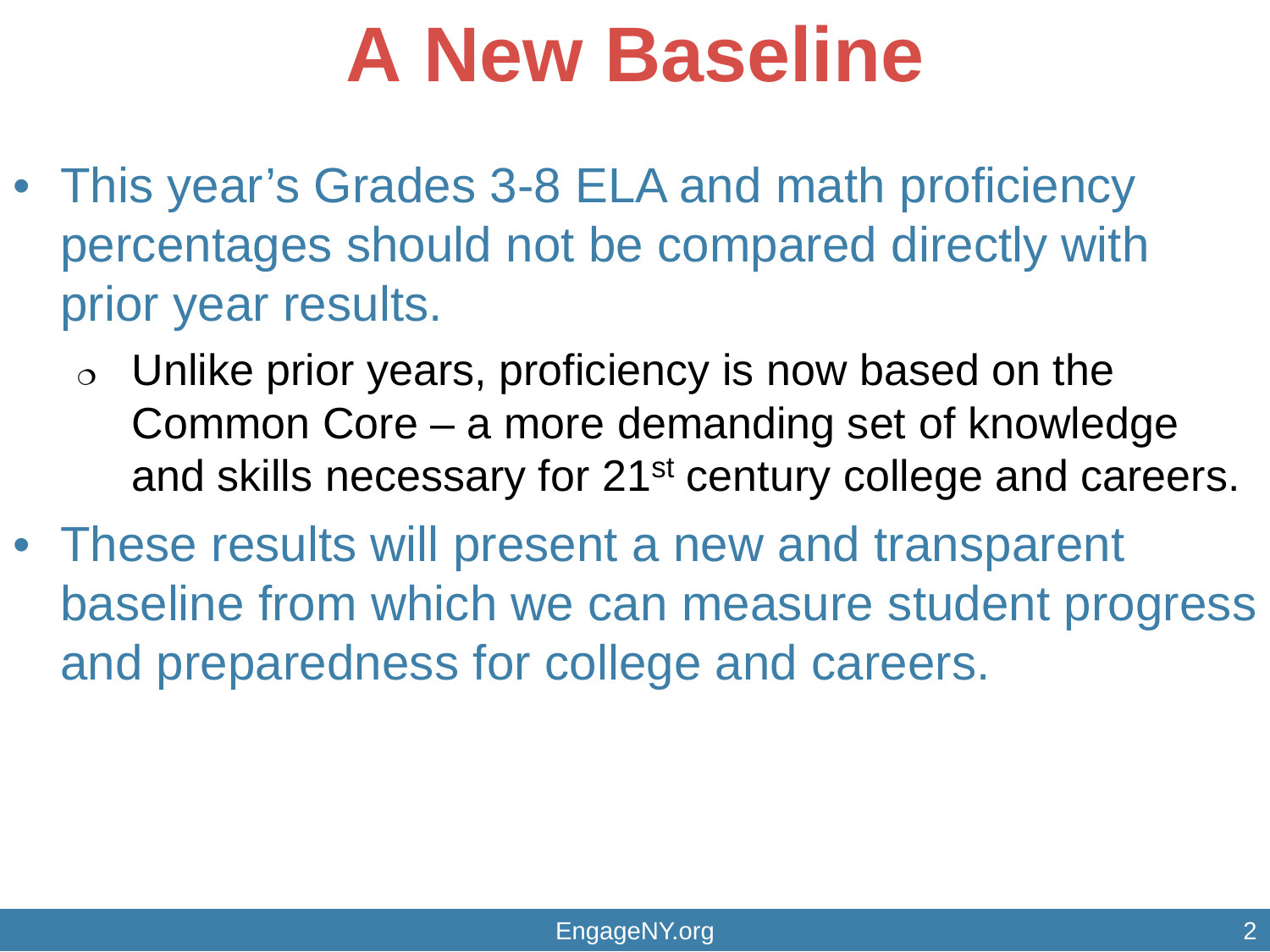## **New Standards, New Tests, New Scale**

**New Scale**

100 - 425

**New performance standards**

**Level 4**: Student excels in CCLS for this grade level

Level 3: Student is proficient in CCLS for this grade level

Level 2: Student is not proficient in CCLS for this grade level (partial but insufficient)

Level 1: Student is well below proficient in standards for this grade level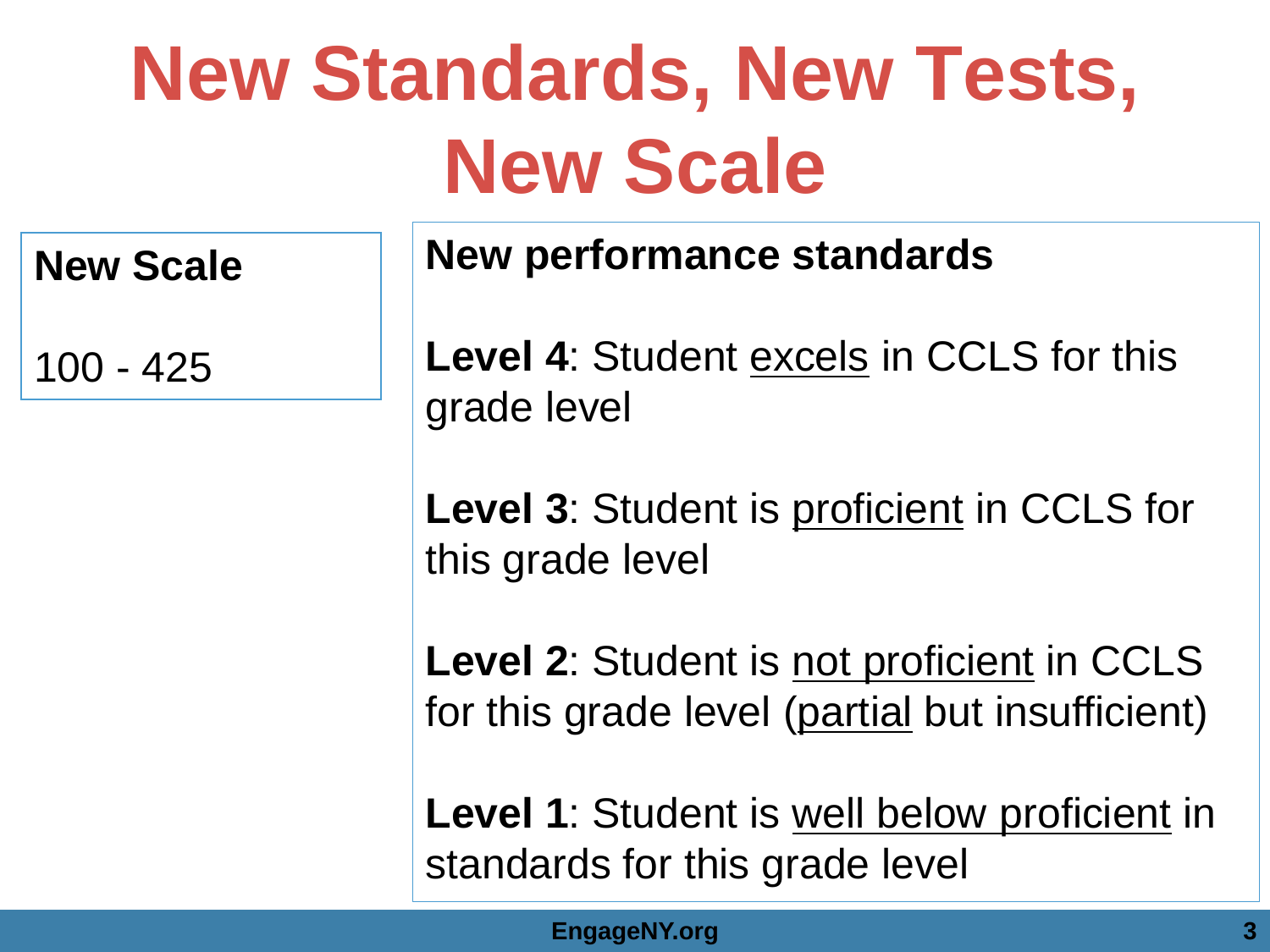## **Notes on Accountability: Institutional**

No new districts will be identified as Focus Districts and no new schools will be identified as Priority Schools based on 2012-13 assessment results.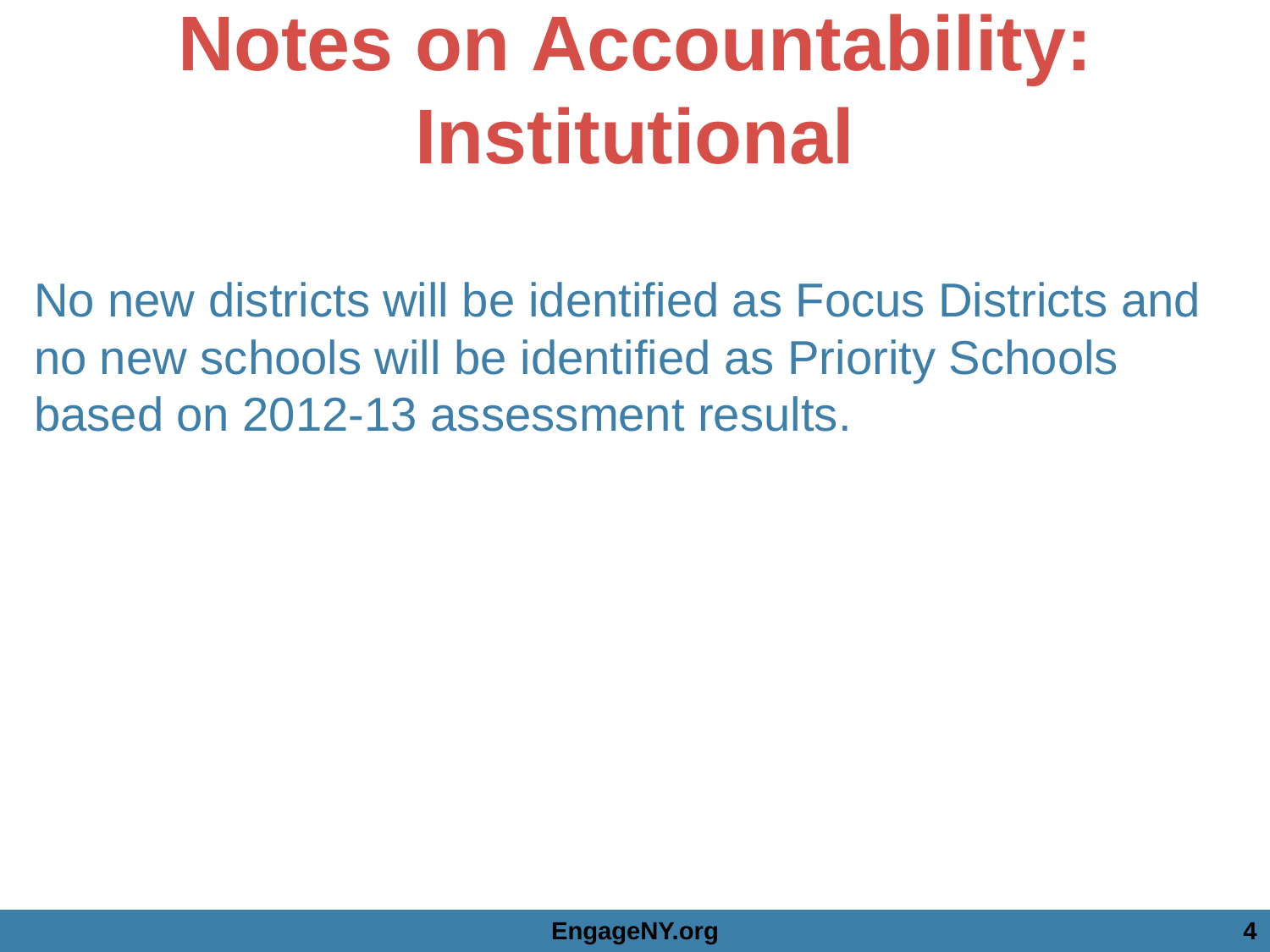### **Notes on Accountability: Educators**

New York's growth scores are based on year-to-year comparisons for similar students, all of whom experienced New York's Common Core assessments for the first time in 2012-13.

The state-provided growth scores are based on year-toyear comparisons on scale scores (100 to 425 in 2012-13) not performance levels (Level 1, 2, 3, or 4).

Therefore, the state-provided growth scores will result in **similar proportions** of educators earning each rating category\* in 2012-13 compared to 2011-12.

\*Highly Effective, Effective, Developing, Ineffective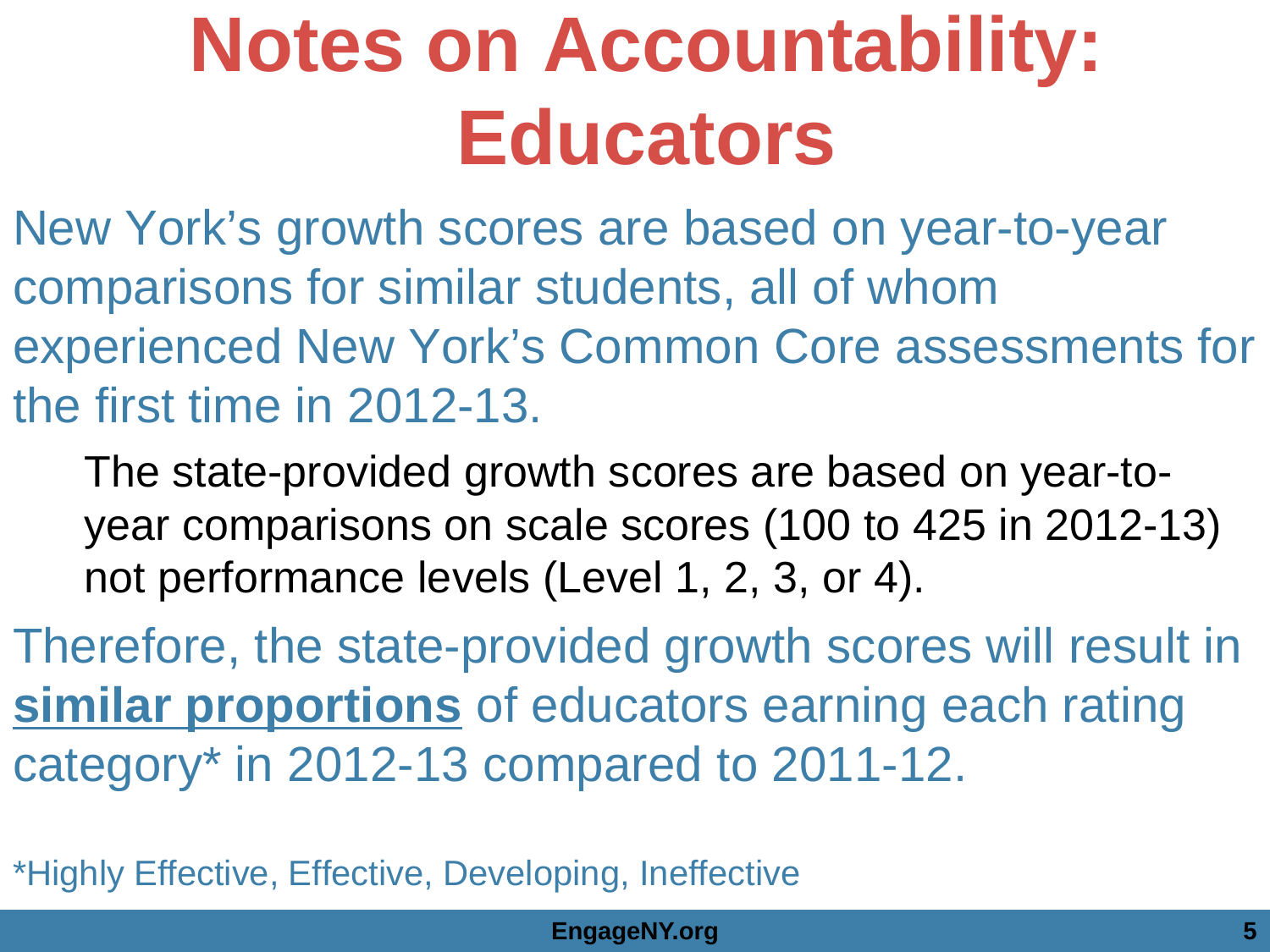## **Notes on Accountability: Educators**

School districts and schools are urged to be thoughtful when using these new Common Core assessment results for local employment decisions, particularly during this first year of the transition.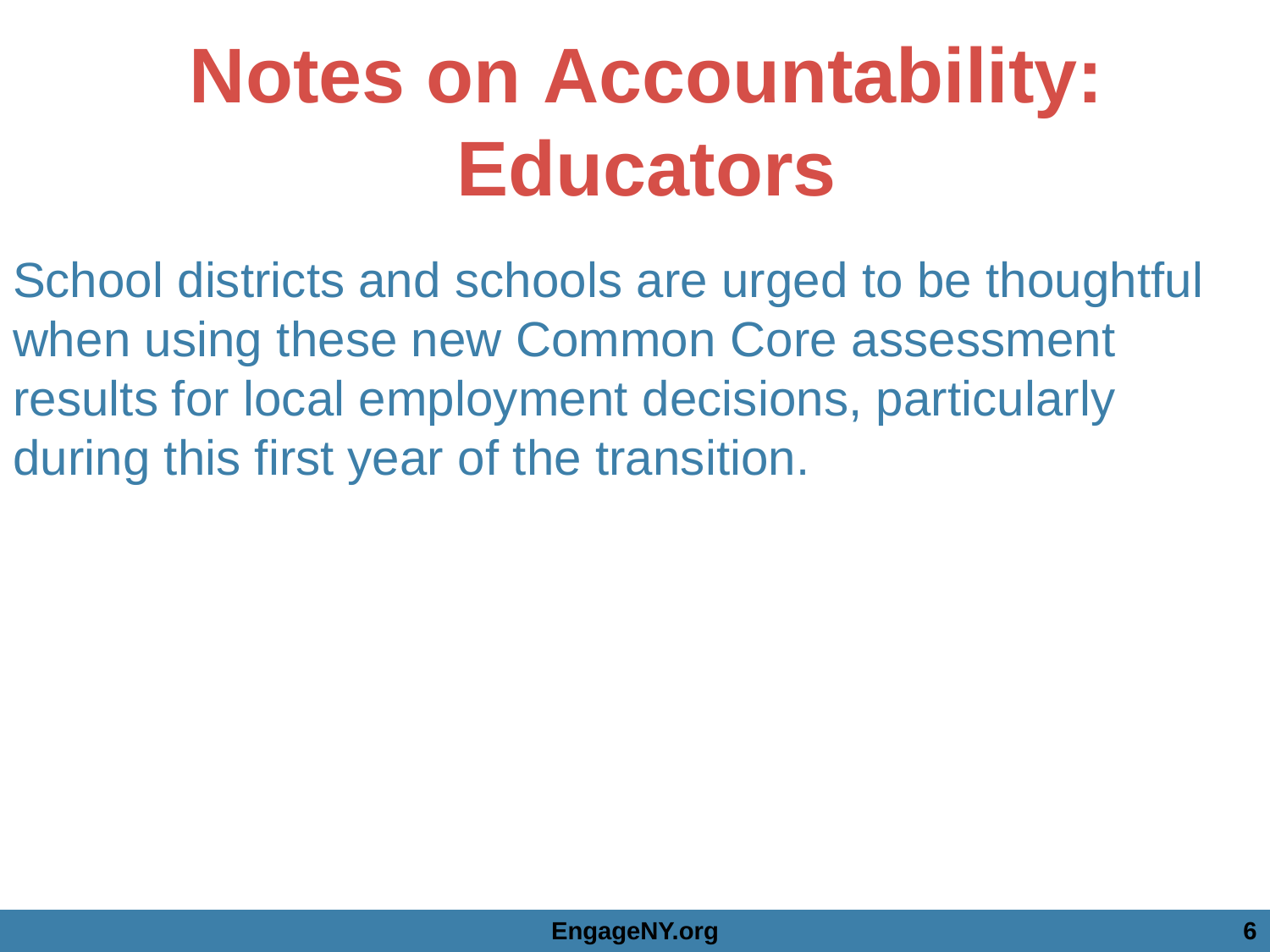## **Notes on Accountability: Students**

Students will not be adversely affected by changes to the design of State tests.

Common Core Regents exams will be phased in over several years to ensure all students have the opportunity to meet graduation requirements.

School districts and schools should be thoughtful when preserving legitimate parent and student expectations for access to educational programs, including local promotion and admission policies.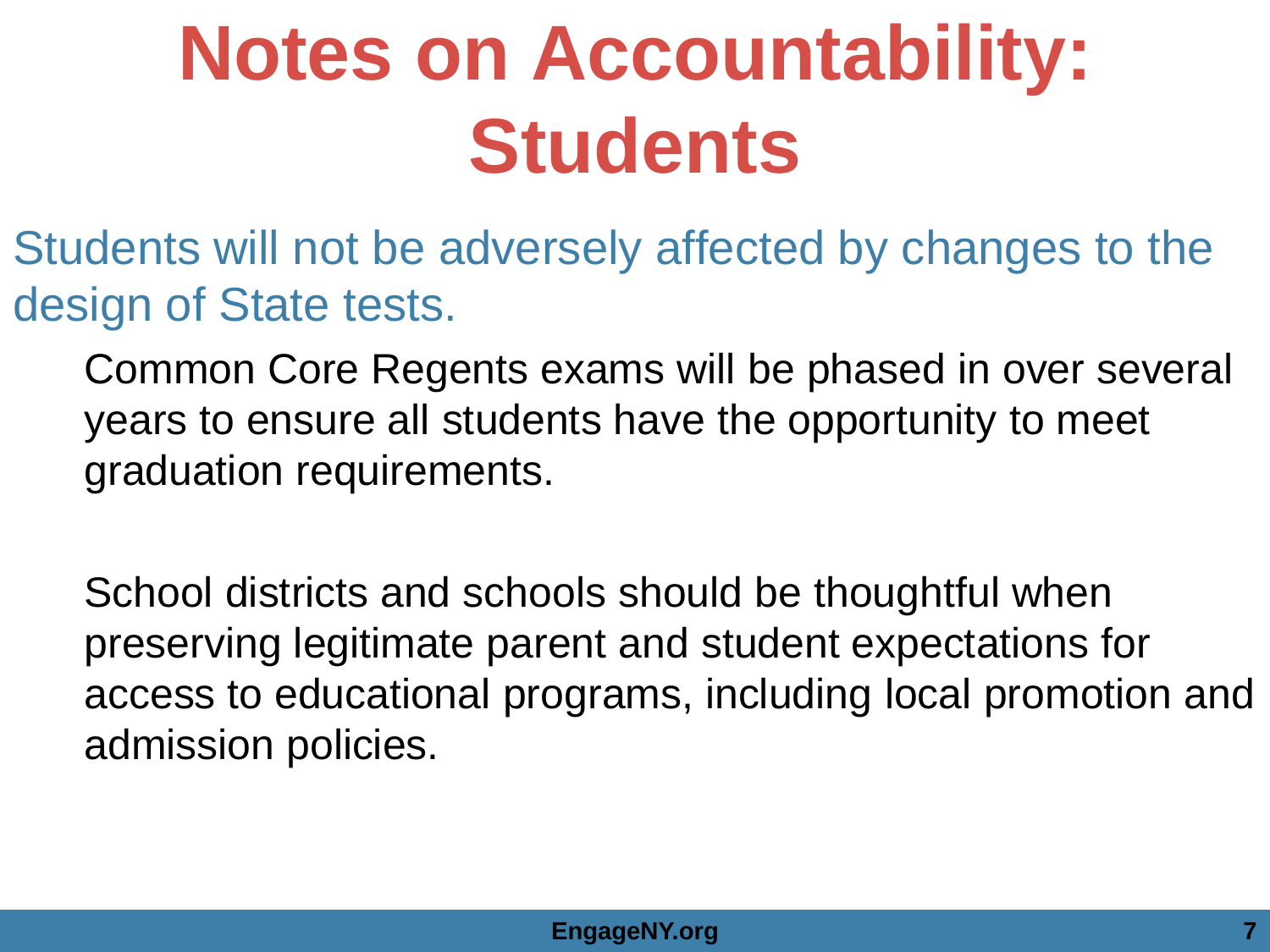## **Notes on Accountability: Students**

- The Department intends to review the requirements for academic intervention services (AIS), including:
- •How academic support services should align and reinforce high-quality common core instruction for all students
- •How eligibility relates to performance on State tests
- •Any necessary transition in eligibility requirements in the 2013-14 school year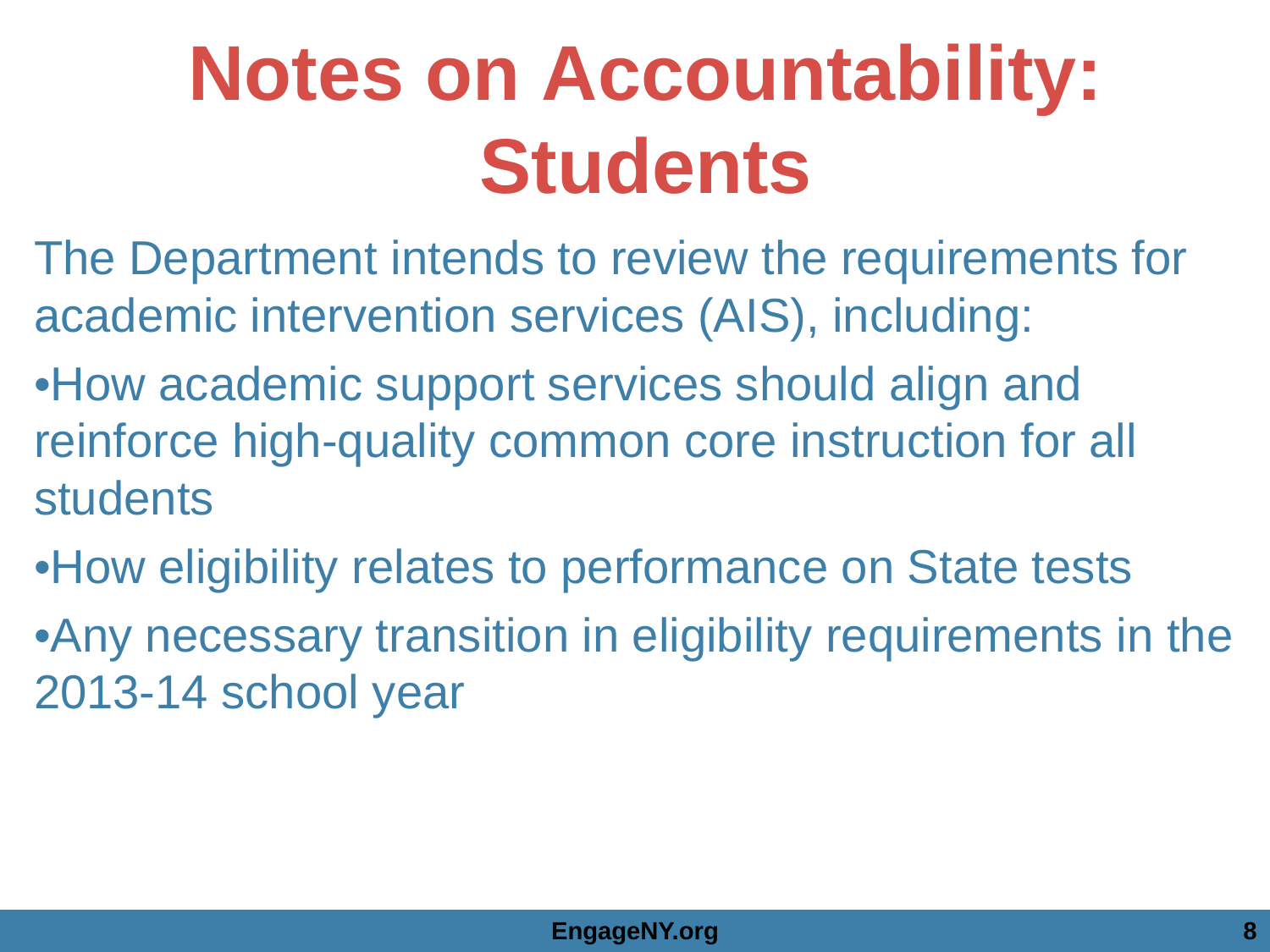### **Converging Evidence about College Readiness**



### **College and Career Readiness**



Whether the measure is national or New York-specific, there is converging evidence about student preparedness for college and careers.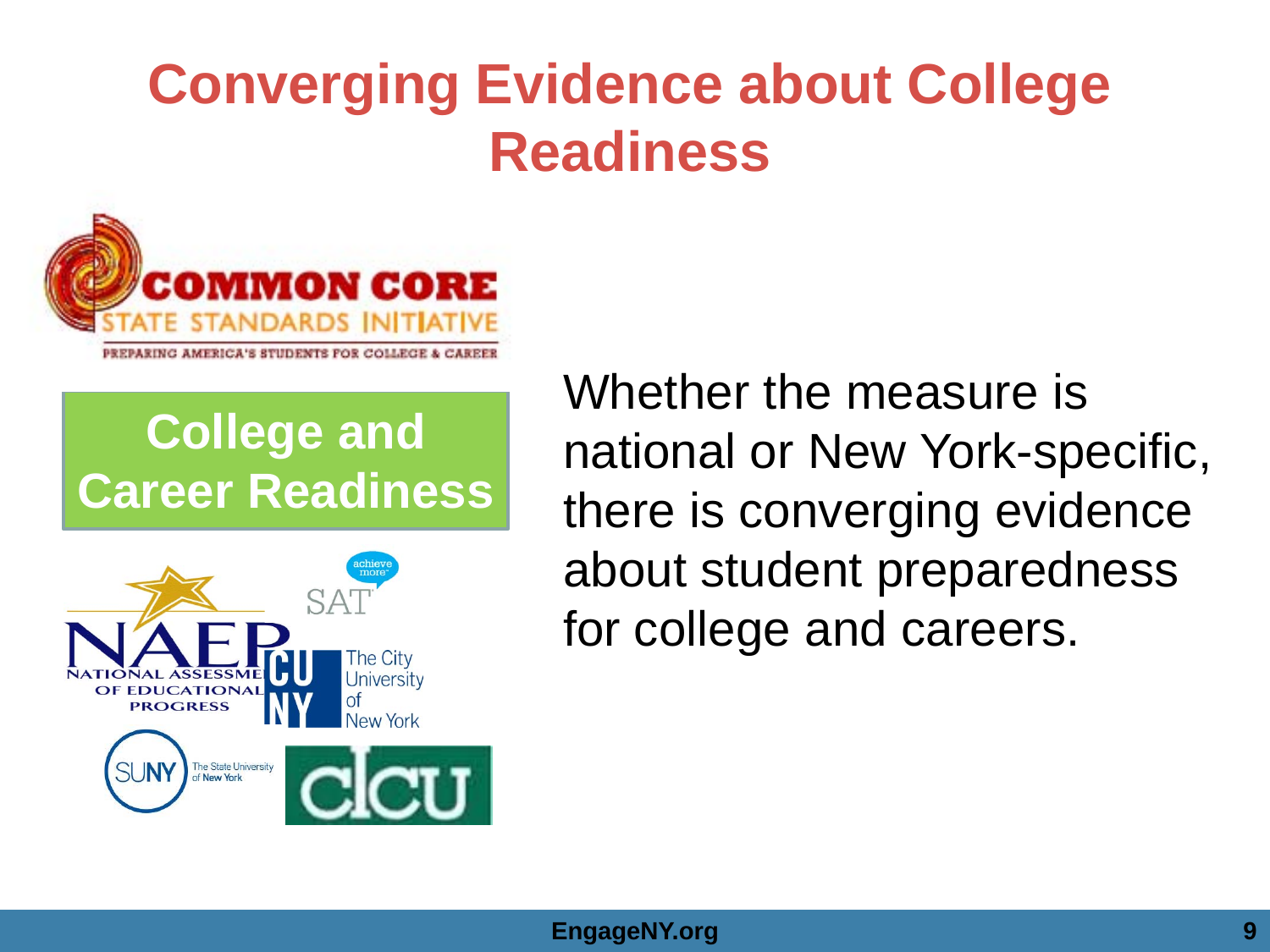## **Graduating College and Career Ready**

#### **June 2012 Graduation Rate**

| Graduation under Current Requirements |
|---------------------------------------|
| % Graduating                          |

|                                   | 70 GIRUURIII IY |                                   | 70 GIROURIII IU |
|-----------------------------------|-----------------|-----------------------------------|-----------------|
| <b>All Students</b>               | 74.0            | <b>All Students</b>               | 35.3            |
| American Indian                   | 58.5            | American Indian                   | 18.8            |
| Asian/Pacific Islander            | 81.6            | Asian/Pacific Islander            | 56.5            |
| <b>Black</b>                      | 58.1            | <b>Black</b>                      | 12.5            |
| <b>Hispanic</b>                   | 57.8            | <b>Hispanic</b>                   | 15.7            |
| White                             | 85.7            | White                             | 48.5            |
| <b>English Language Learners</b>  | 34.3            | <b>English Language Learners</b>  | 7.3             |
| <b>Students with Disabilities</b> | 44.7            | <b>Students with Disabilities</b> | 4.9             |

| New York's 4-year high school graduation rate is 74% for All Students.<br>However, the percent graduating college and career ready is significantly lower.                                                                  |      |                                   |      |  |  |  |
|-----------------------------------------------------------------------------------------------------------------------------------------------------------------------------------------------------------------------------|------|-----------------------------------|------|--|--|--|
| <b>June 2012 Graduation Rate</b><br><b>Graduation under Current Requirements</b><br><b>Calculated College and Career Ready*</b>                                                                                             |      |                                   |      |  |  |  |
| % Graduating<br>% Graduating                                                                                                                                                                                                |      |                                   |      |  |  |  |
| <b>All Students</b>                                                                                                                                                                                                         | 74.0 | <b>All Students</b>               | 35.3 |  |  |  |
| American Indian                                                                                                                                                                                                             | 58.5 | American Indian                   | 18.8 |  |  |  |
| Asian/Pacific Islander                                                                                                                                                                                                      | 81.6 | Asian/Pacific Islander            | 56.5 |  |  |  |
| <b>Black</b>                                                                                                                                                                                                                | 58.1 | <b>Black</b>                      | 12.5 |  |  |  |
| Hispanic                                                                                                                                                                                                                    | 57.8 | <b>Hispanic</b>                   | 15.7 |  |  |  |
| White                                                                                                                                                                                                                       | 85.7 | White                             | 48.5 |  |  |  |
| <b>English Language Learners</b>                                                                                                                                                                                            | 34.3 | <b>English Language Learners</b>  | 7.3  |  |  |  |
| <b>Students with Disabilities</b>                                                                                                                                                                                           | 44.7 | <b>Students with Disabilities</b> | 4.9  |  |  |  |
| *Students graduating with at least a score of 75 on Regents English and 80 on a Math Regents, which correlates with<br>success in first-year college courses.<br>Source: NYSED Office of Information and Reporting Services |      |                                   |      |  |  |  |
| 10<br>EngageNY.org                                                                                                                                                                                                          |      |                                   |      |  |  |  |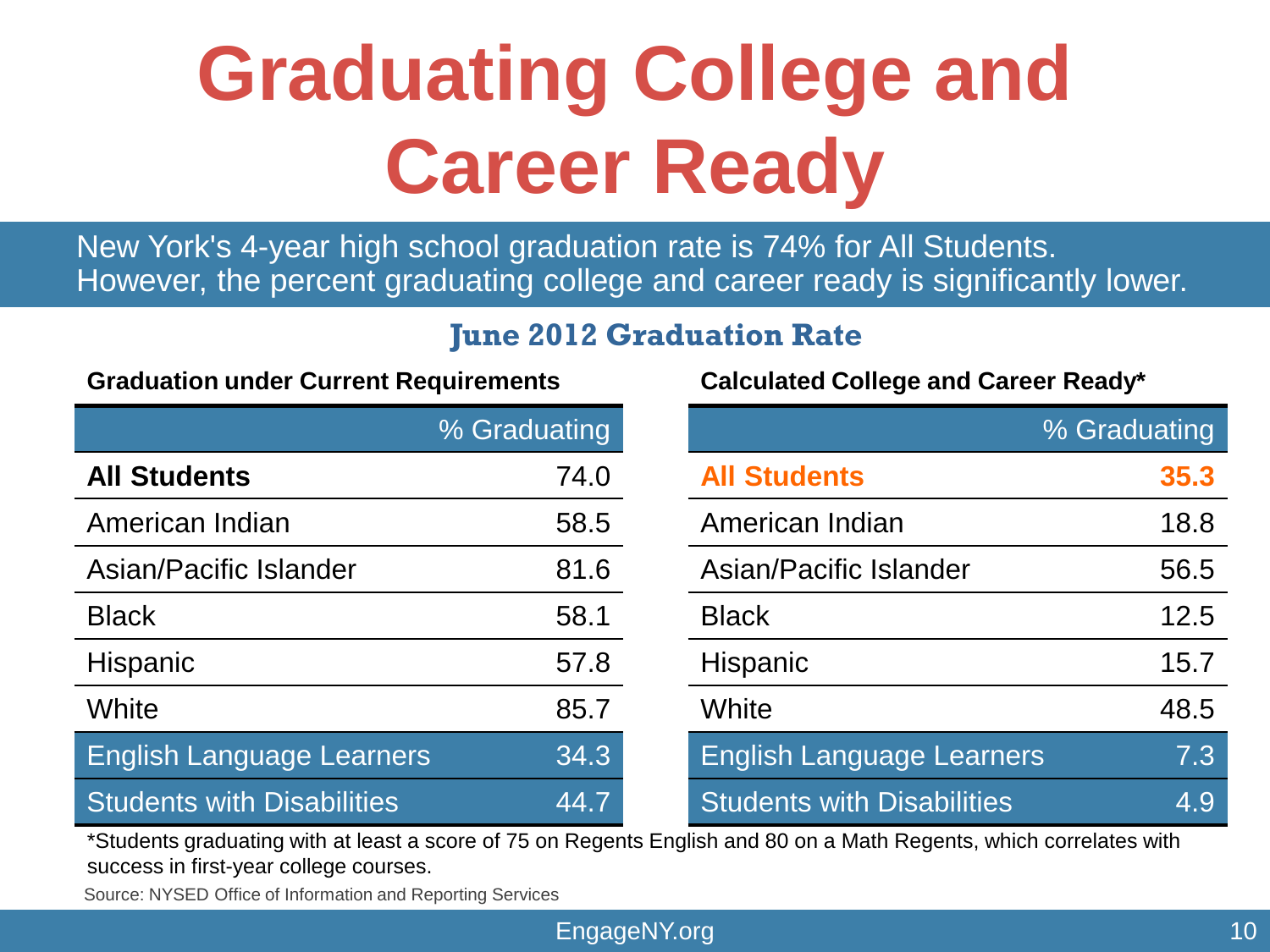### **New York**

### **Percent at or above Proficient: 3-8 ELA & Math**

|                |            | 2009             | 2010             |             | 2012             |             |
|----------------|------------|------------------|------------------|-------------|------------------|-------------|
| Grade          | <b>ELA</b> | <b>Math</b>      | <b>ELA</b>       | <b>Math</b> | <b>ELA</b>       | <b>Math</b> |
| 3              | 76         | 93               | 55               | 59          | 56               | 61          |
| $\overline{4}$ | 77         | 87               | 57               | 64          | 59               | 69          |
| 5              | 82         | 88               | 53               | 65          | 58               | 67          |
| 6              | 81         | 83               | 54               | 61          | 56               | 65          |
| $\overline{7}$ | 80         | 87               | 50               | 62          | 52               | 65          |
| 8              | 69         | 80               | 51               | 55          | 50               | 61          |
|                |            | <b>NAEP 2007</b> | <b>NAEP 2009</b> |             | <b>NAEP 2011</b> |             |
| Grade          | Reading    | <b>Math</b>      | Reading          | <b>Math</b> | Reading          | <b>Math</b> |
| $\overline{4}$ | 36         | 43               | 36               | 40          | 35               | 36          |
| 8              | 32         | 30               | 33               | 34          | 35               | 30          |

Source: NYSED June 17, 2012 Release of Data (Background Information: Slide Presentation). Available at: <http://www.p12.nysed.gov/irs/pressRelease/20120717/2012-ELAandMathSlides-SHORTDECK-7-16-12.ppt>. ELA data from slide 16; Math data from slide 31. Percentages represent students scoring a "3" or a "4".

Source: NAEP Summary Report for New York State. Available at: http://nces.ed.gov/nationsreportcard/states/Default.aspx Most recent year available for Reading and Mathematics is 2011.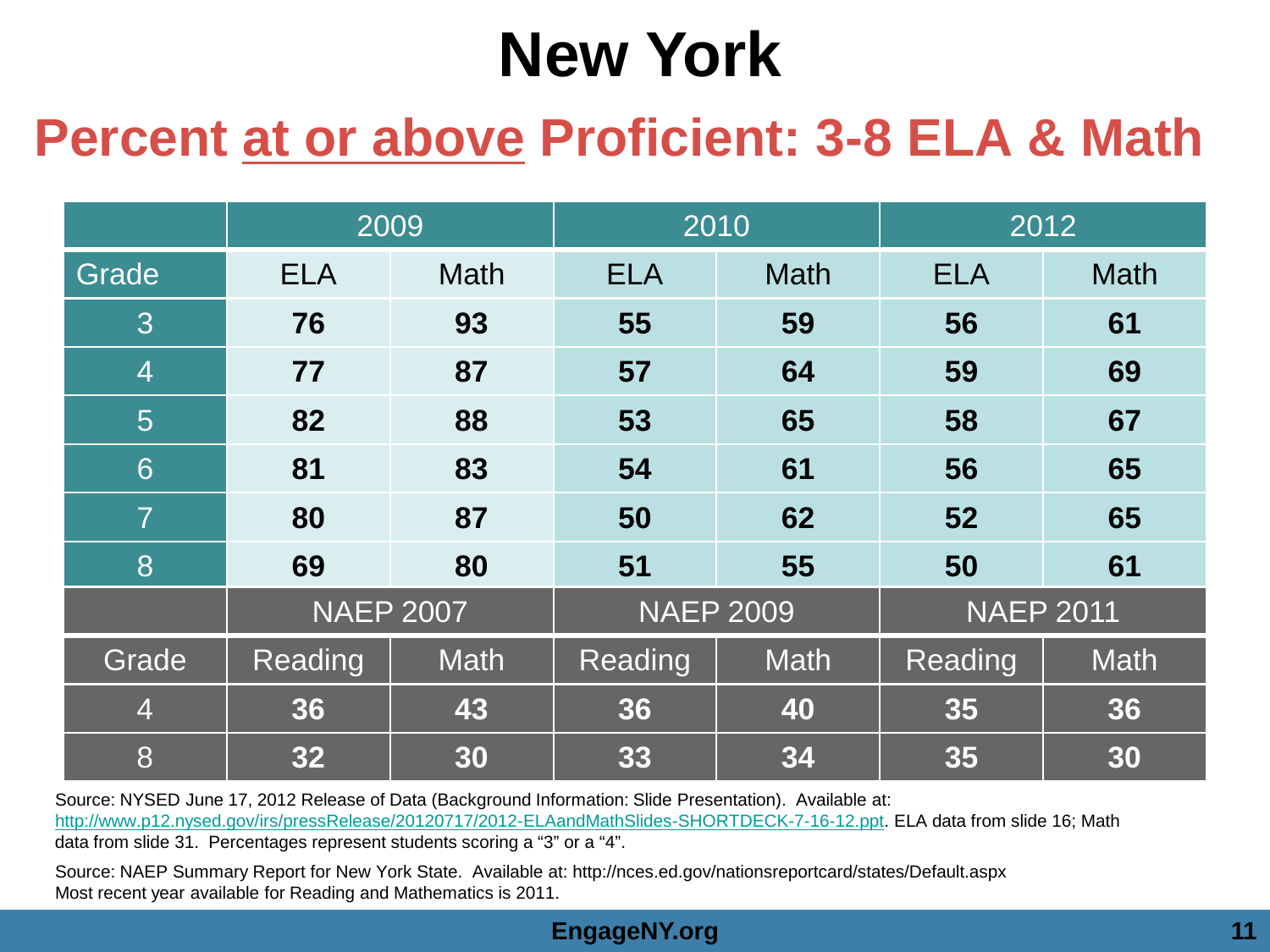### **New York 2011 NAEP Reading Grades 4 and 8 Total Public**

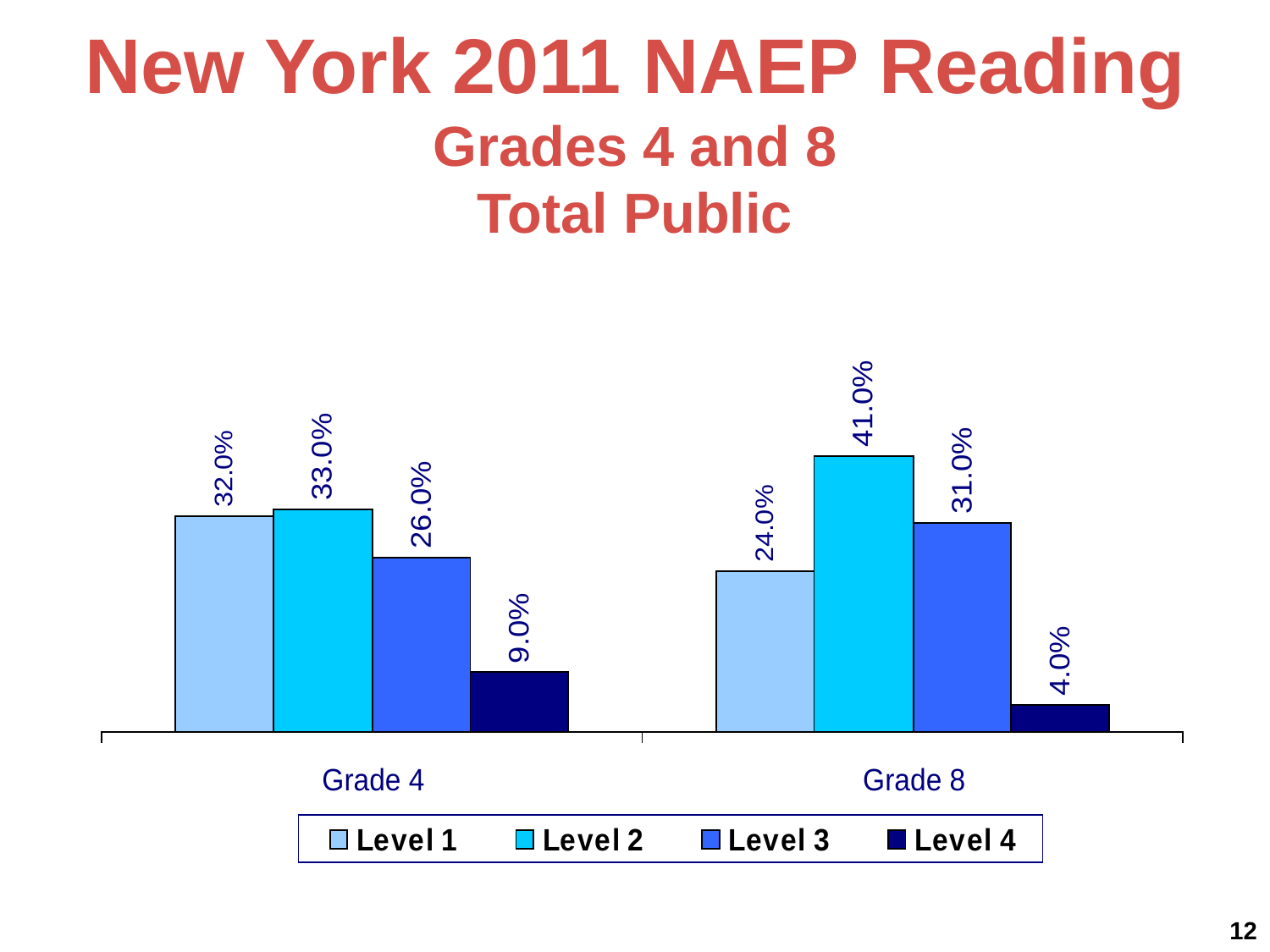### **New York 2011 NAEP Math Grades 4 and 8 Total Public**

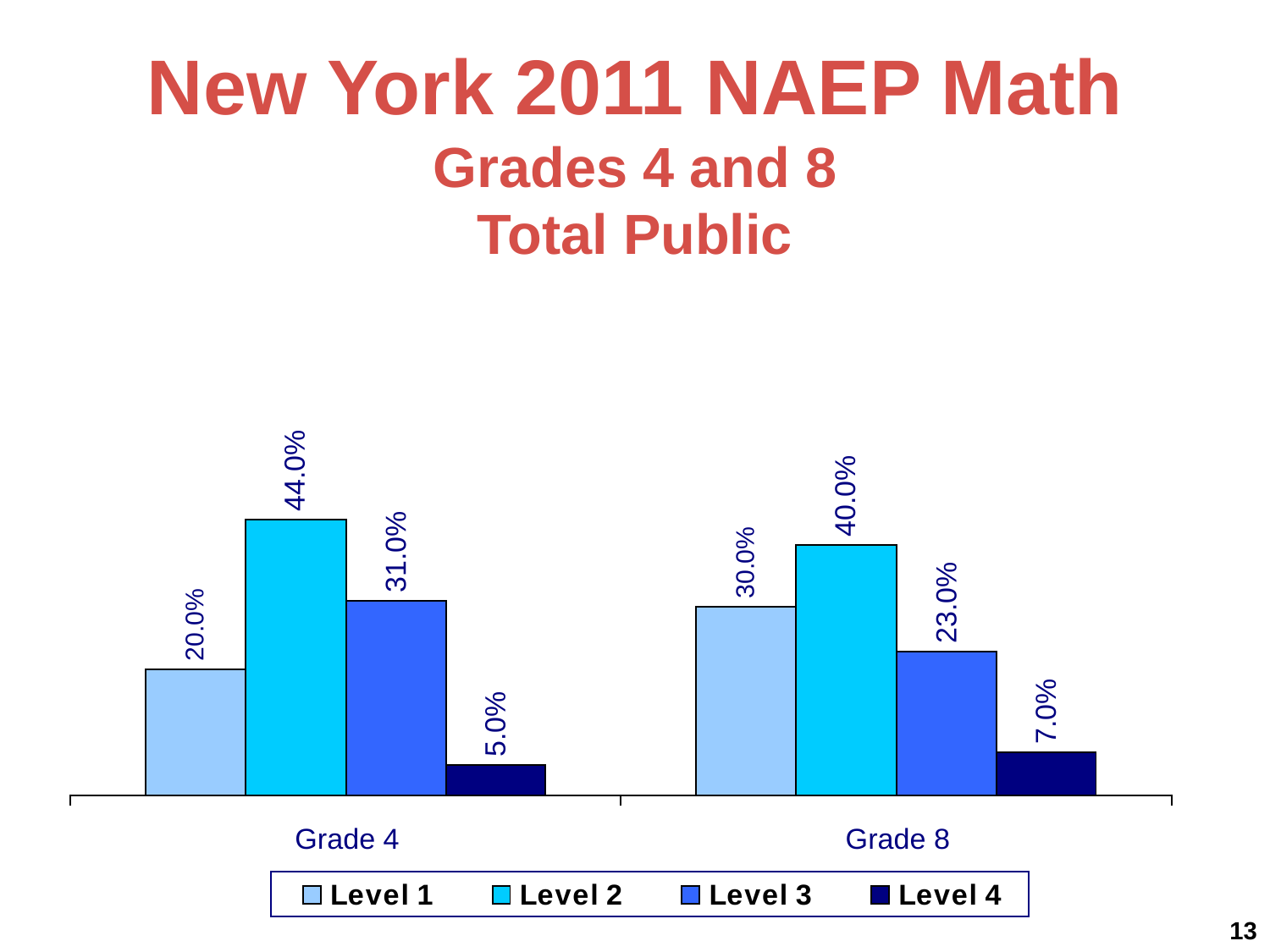### **SAT and P/N Benchmarks for New York Students**

- College Board and NAEP study determined scores on SAT and PSAT/NMSQT that correspond with college readiness for the nation.
- Criteria were adapted slightly to accommodate NY students' course-taking patterns.
- The results for all NY students who graduated in 2010 and who took the SAT and PSAT/NMSQT are on the following slide.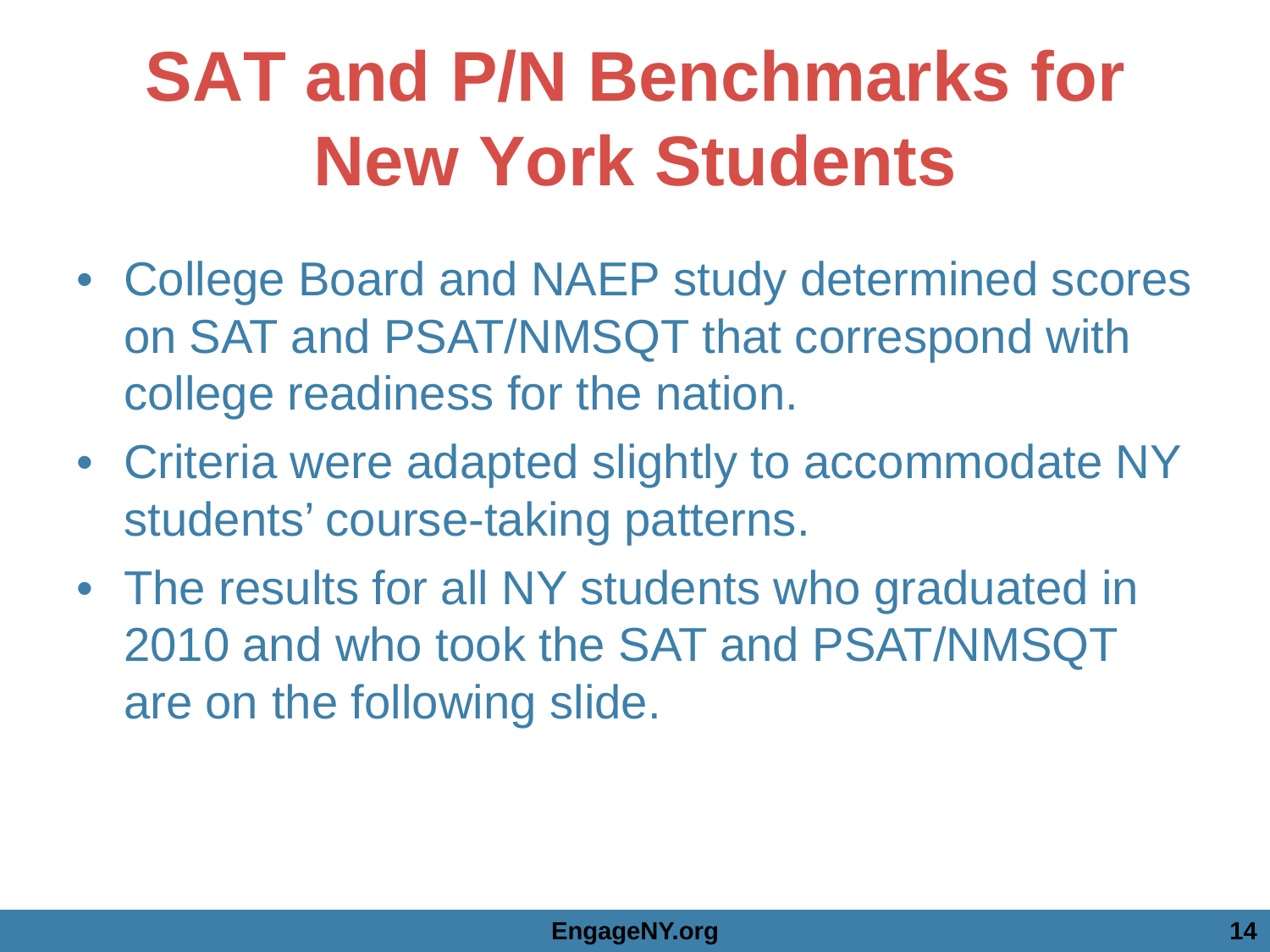## **SAT and PSAT/NMSQT CCR Benchmark Data: ELA**

### Percent of Students at or above ELA **External Benchmarks**

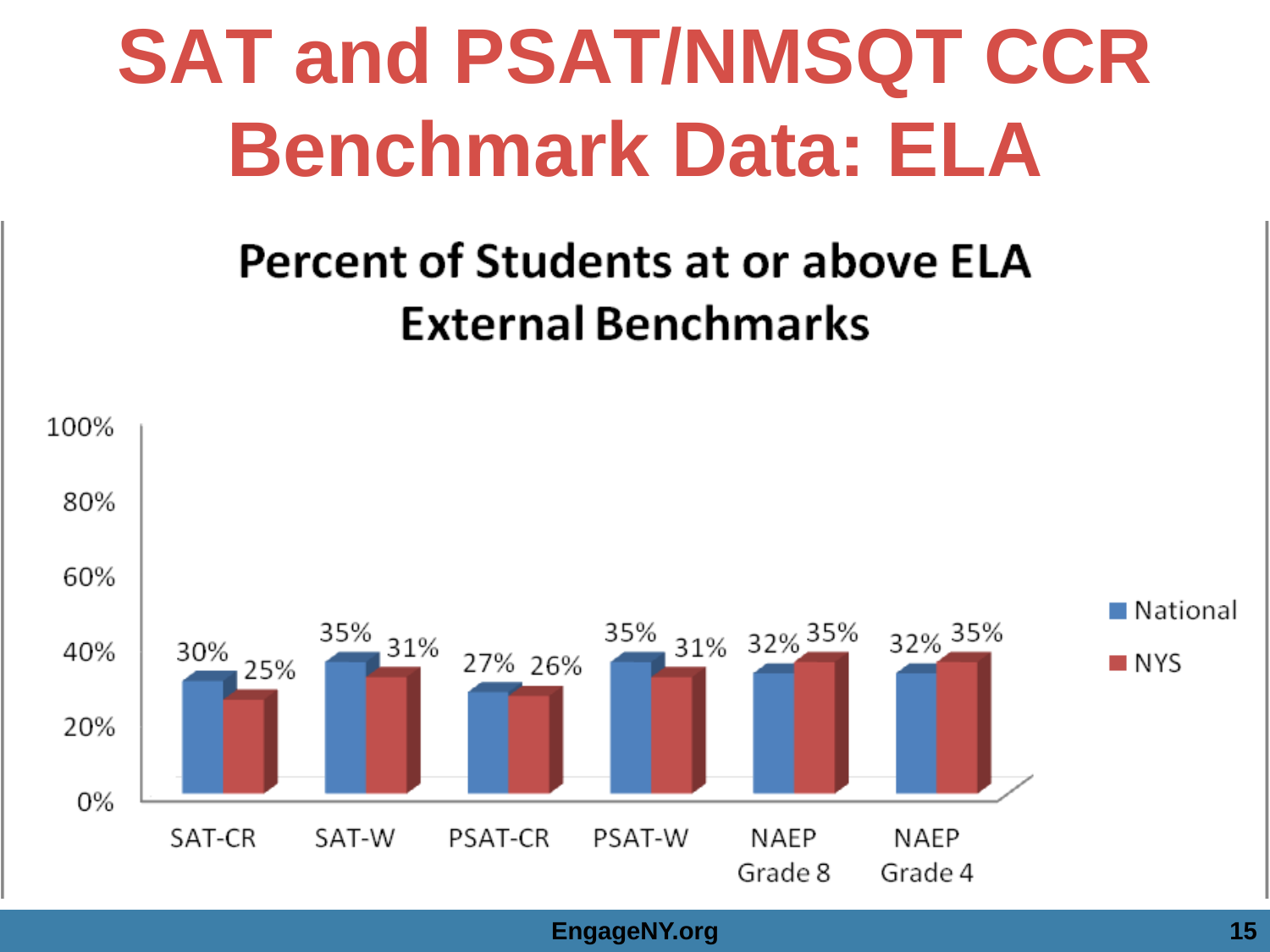## **SAT and PSAT/NMSQT CCR Benchmark Data: Math**

### **Percent of Students at or above Math External Benchmarks**

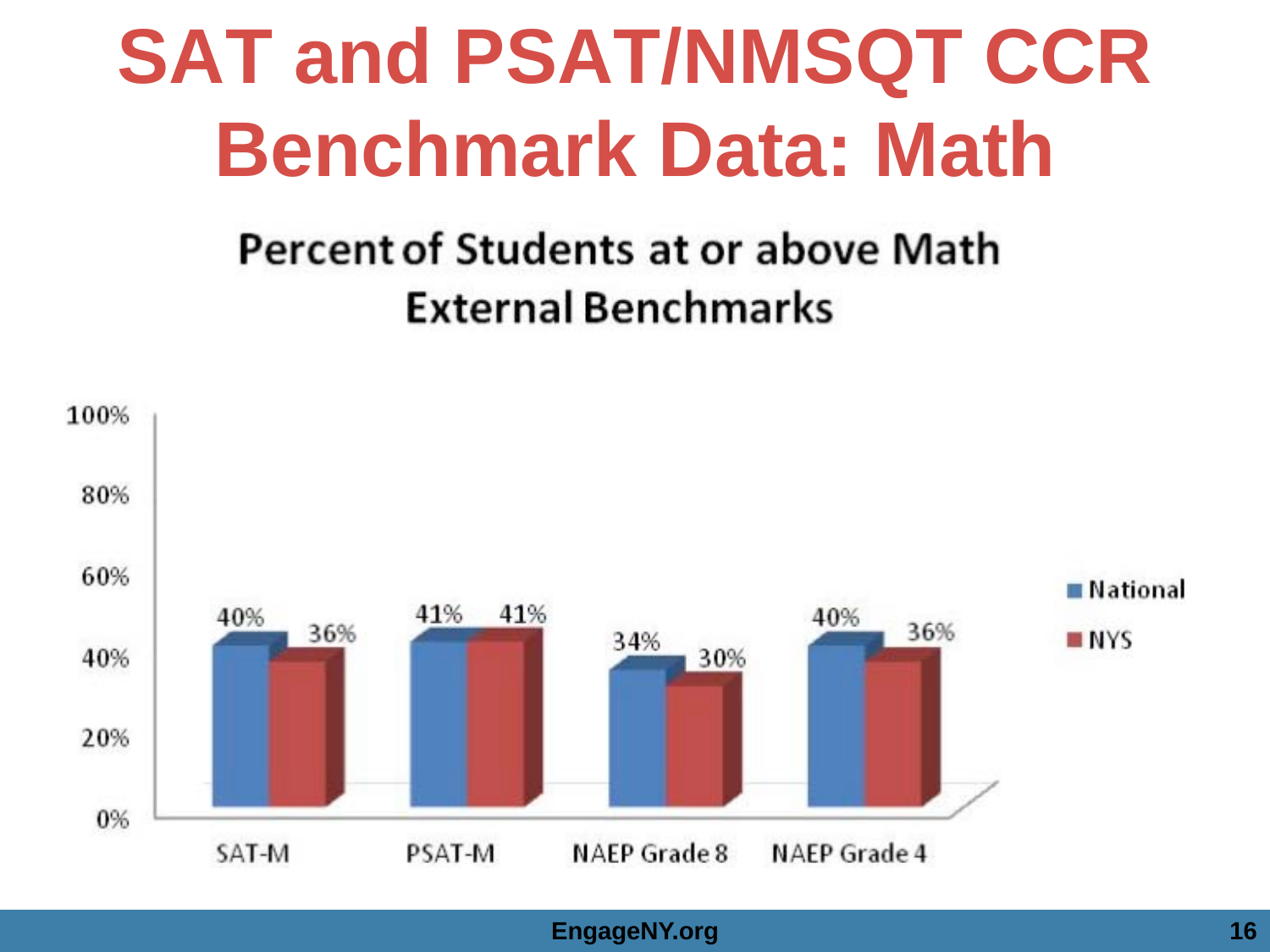### **SETTING PERFORMANCE STANDARDS**

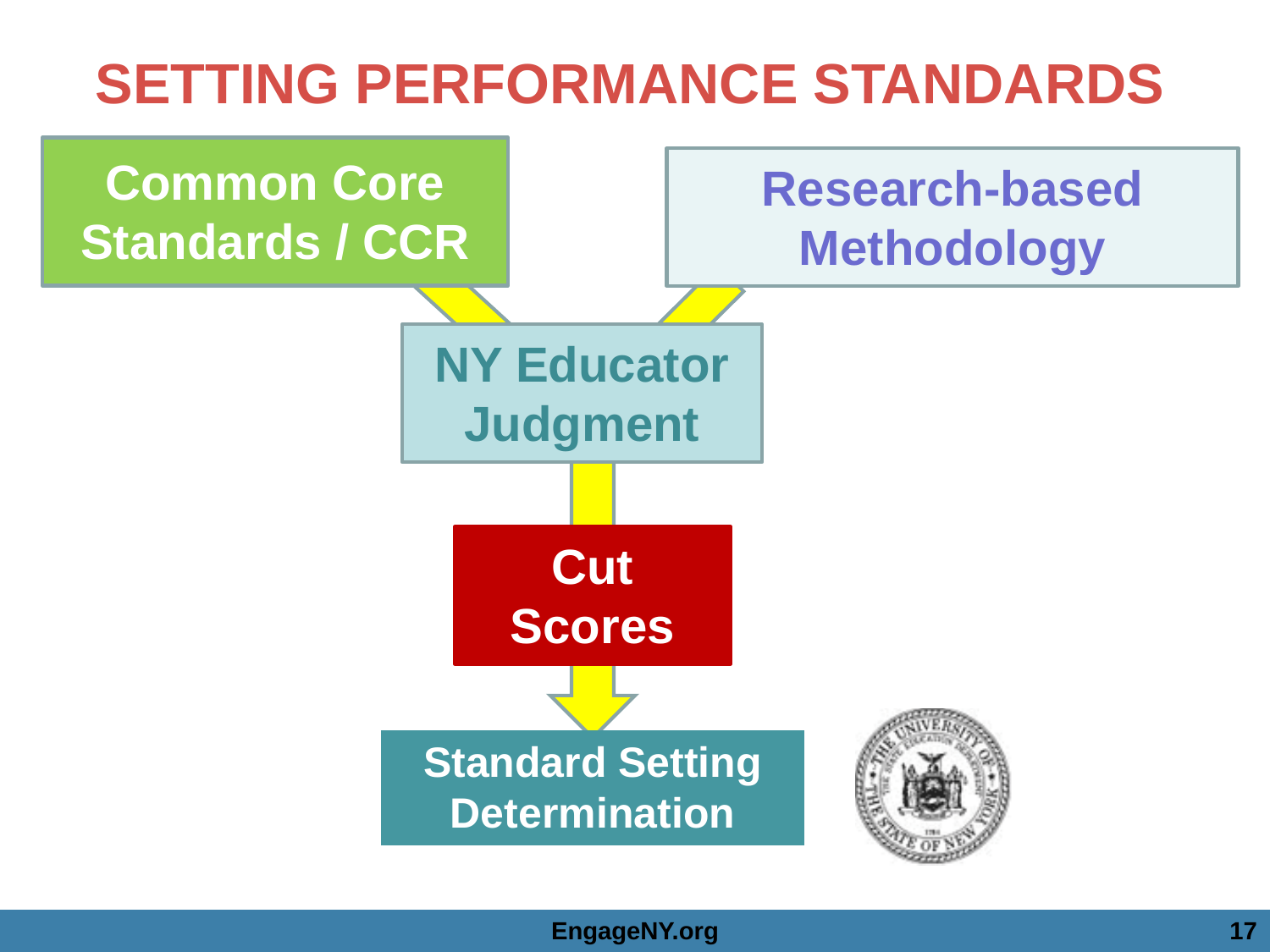### **SETTING PERFORMANCE STANDARDS**

- Required by USDE and Standards for Educational and Psychological Measurement to use research-based methodology
- National experts in standard setting monitored planning, materials and process

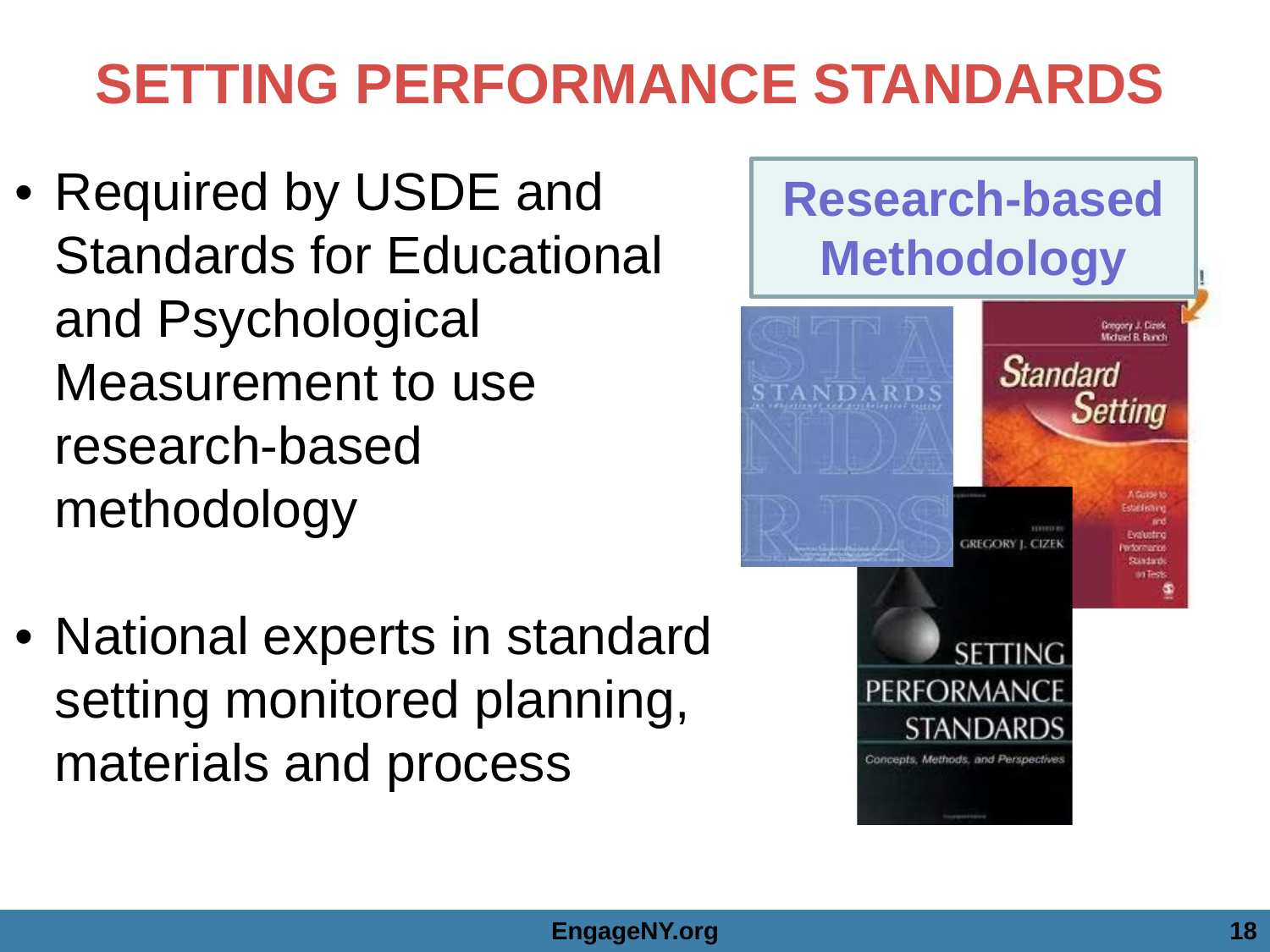### **Just as NY Educators are Essential to Test Development…**

- **NYS Educators are represented on the following panels:**
	- **New York State Content Advisory Panels**
		- Spans early childhood and P12 through CUNY, SUNY and cIcu faculty
	- **Item Development, Item Review, Final Form Review**
- **These panels are informing:** 
	- **College and Career Ready Determinations**
	- **Test specifications, policies, and items**
	- **NYS policy-level and grade-level performance level descriptors**
	- **Standard setting**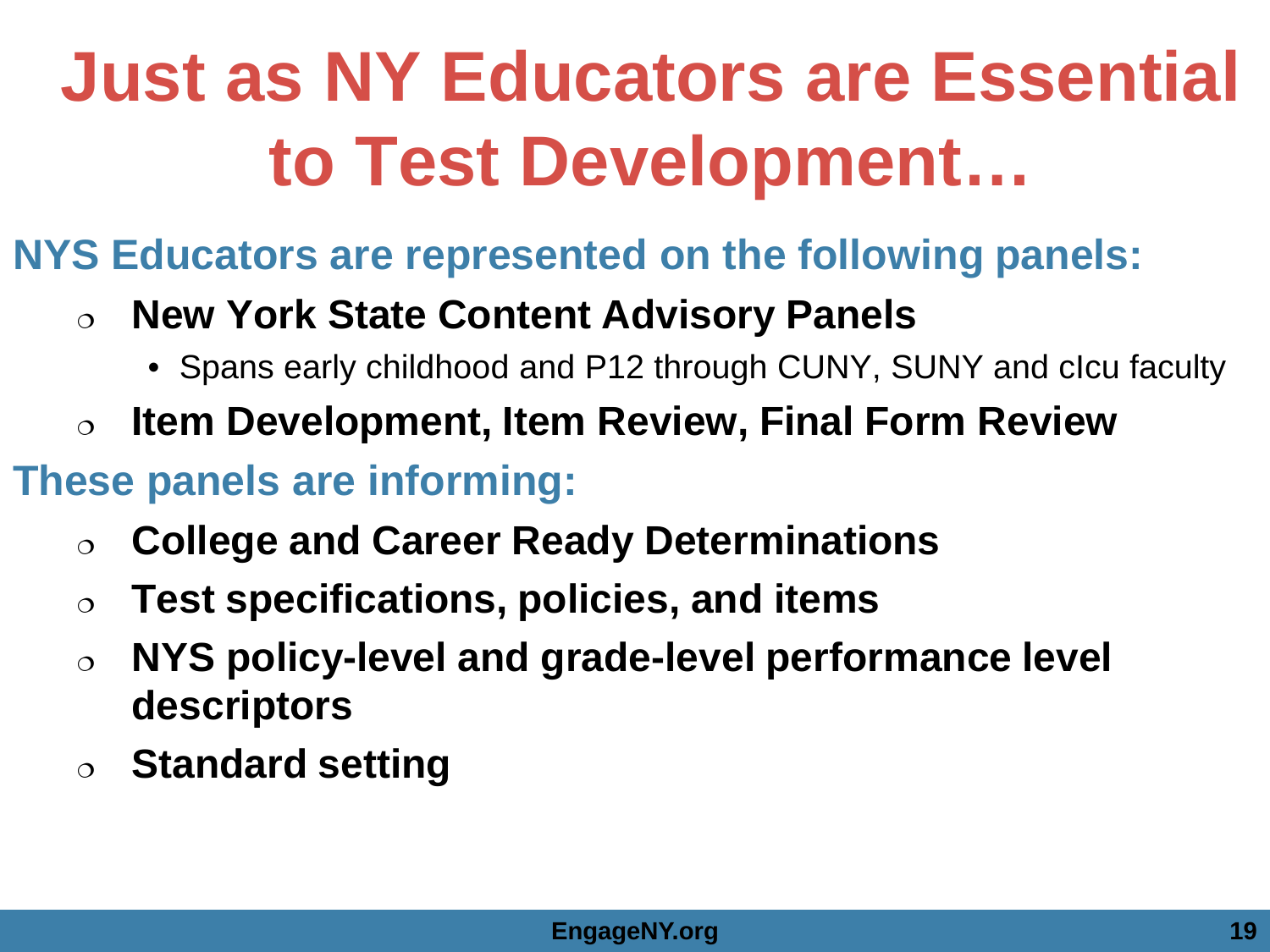## **…NY Educators are Essential to Setting Standards**

- 95 NY Educators for four full days of work
- 34 stayed for a fifth day
- Variety of educators represented:
	- K12 ELA and Math Teachers
	- BOCES
	- ELL and SWD specialists
	- $\circ$  Higher Education
	- $\circ$  K12 Administration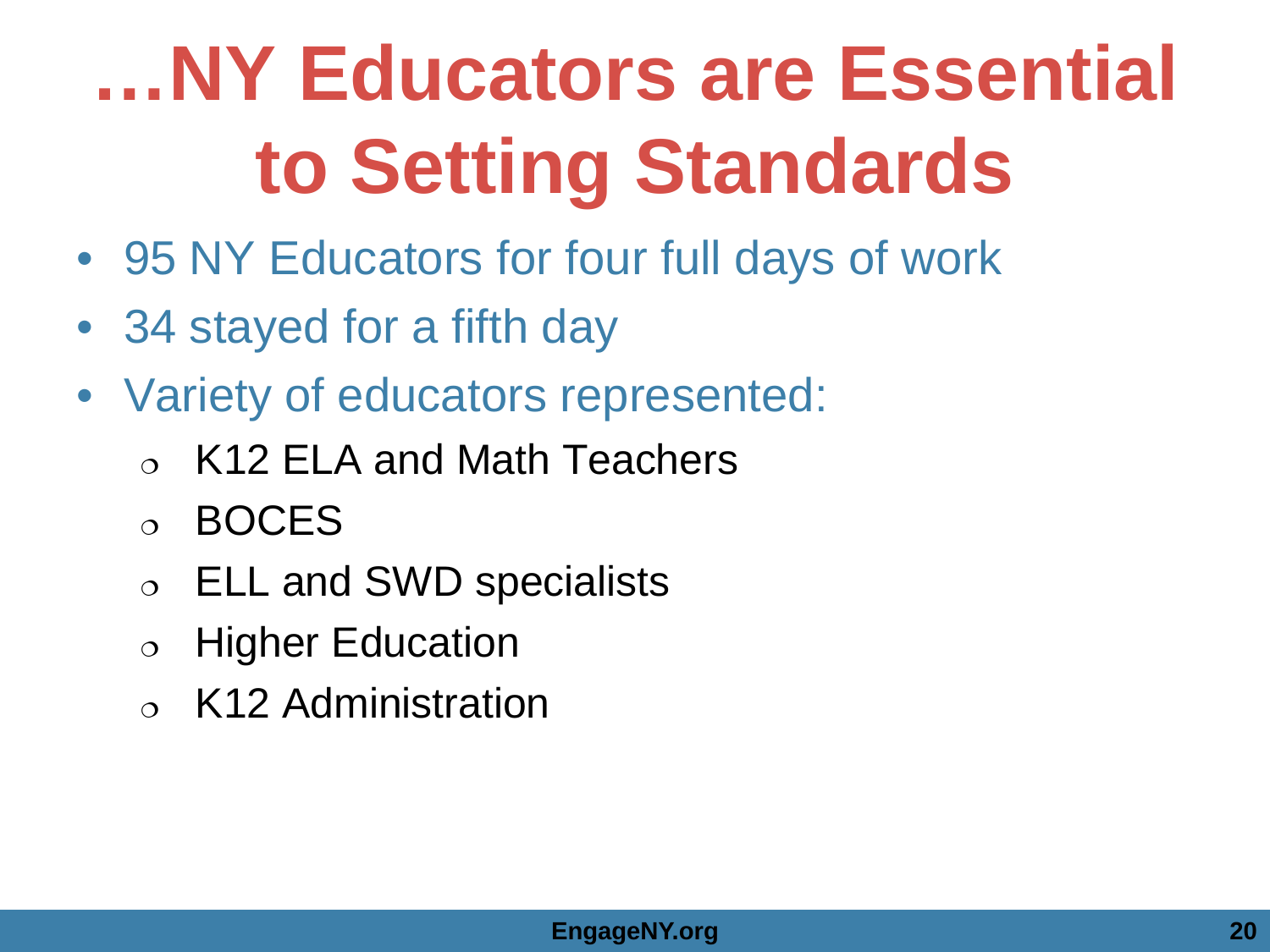### **Selection of Panelists**

Letters sent to key NY educator organizations, BOCES and Big 5 seeking nominations of educators who:

- have a deep knowledge of the Common Core standards
- $\circ$  have experience teaching different student populations
- $\circ$  represent the diversity of New York State
- include urban/rural/suburban schools
- $\circ$  include various geographic areas of the state

Resumes were reviewed carefully to ensure rich representation for each ELA and Math grade band.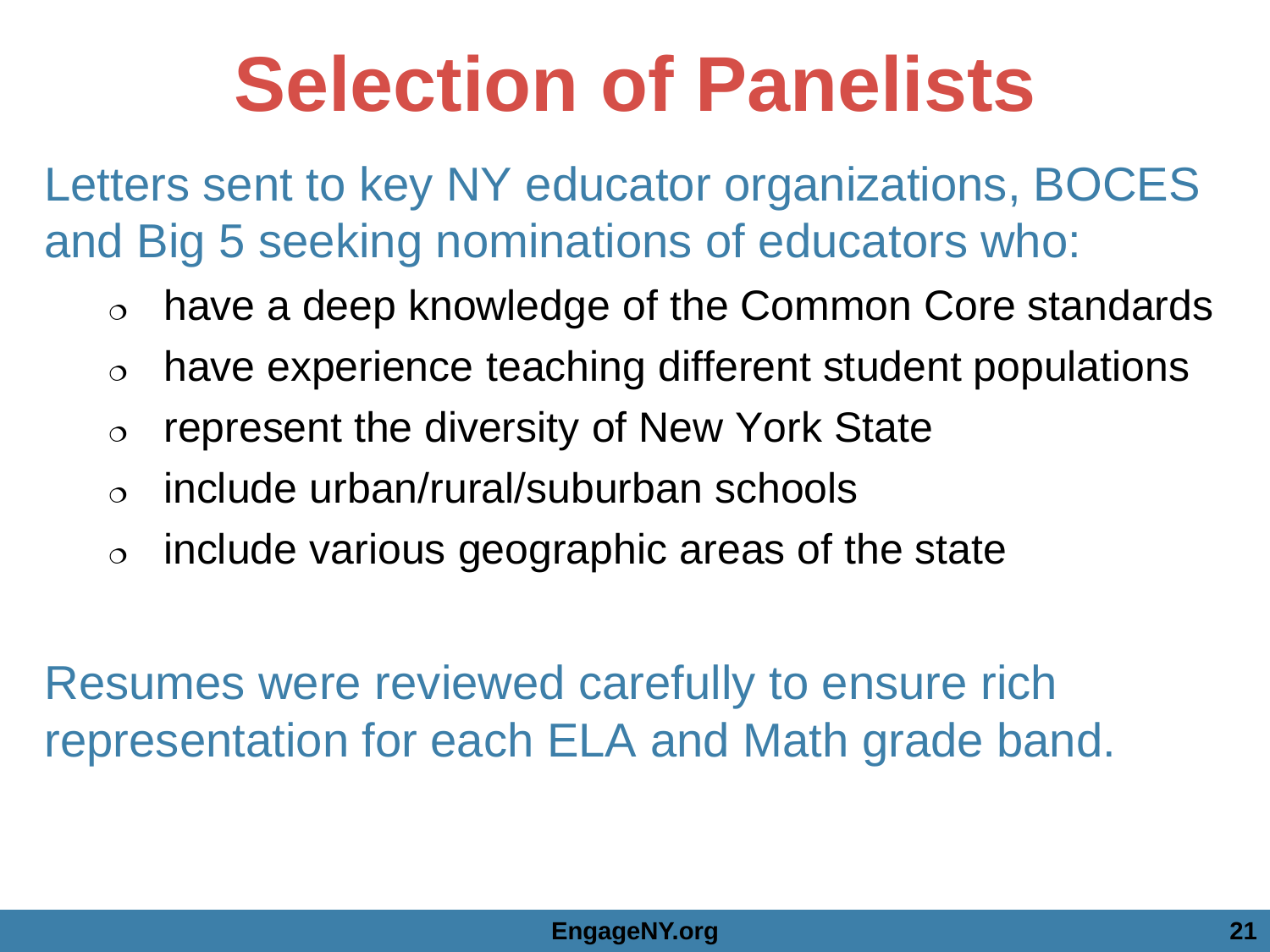## **Standard Setting Panelists**

### <u>Days 1 – 4</u>

- •A total of 95 panelists
- •Panelists divided into four groups:
	- $\circ$  ELA Grades 3 5
	- $\circ$  ELA Grades 6 8
	- $\circ$  Math Grades 3 5
	- $\circ$  Math Grades 6 8

### For Day 5

- •34 of the 95 remained for Day 5
	- Panelists divided into two groups: ELA and Math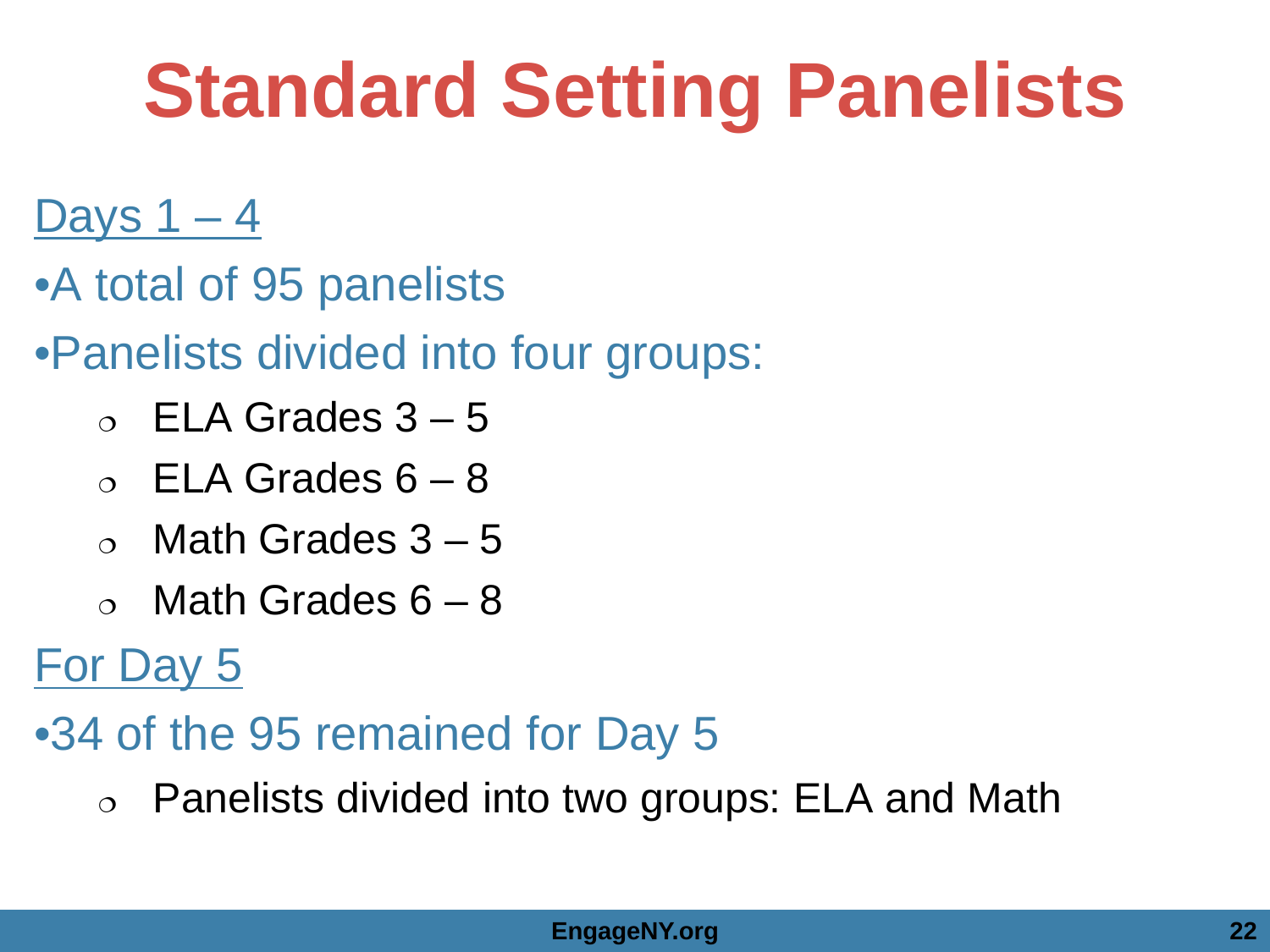## **ELA Panelists by Position**

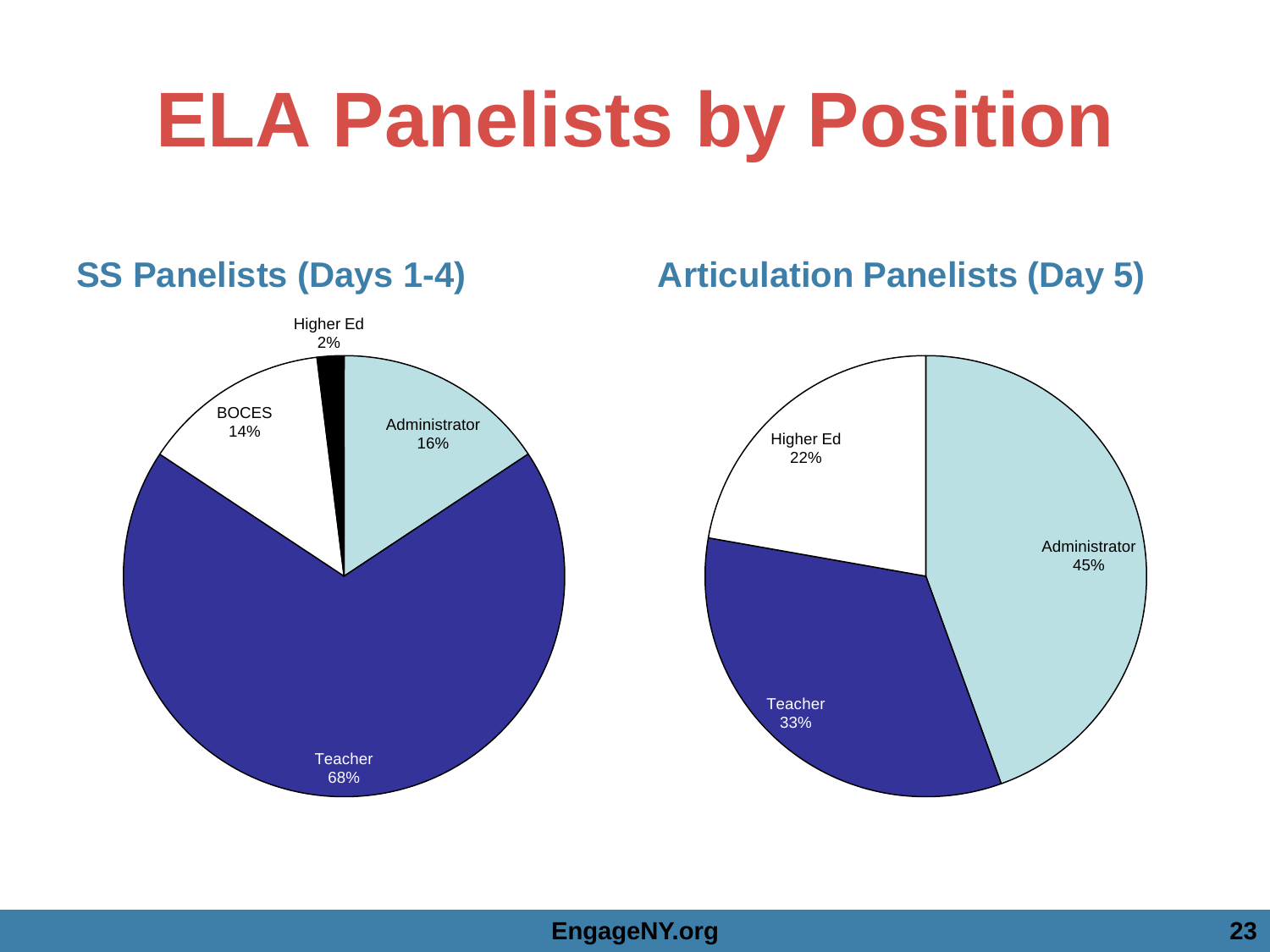## **ELA Panelists by Geographic Region**

#### **SS Panelists (Days 1-4) Articulation Panelists (Day 5)**



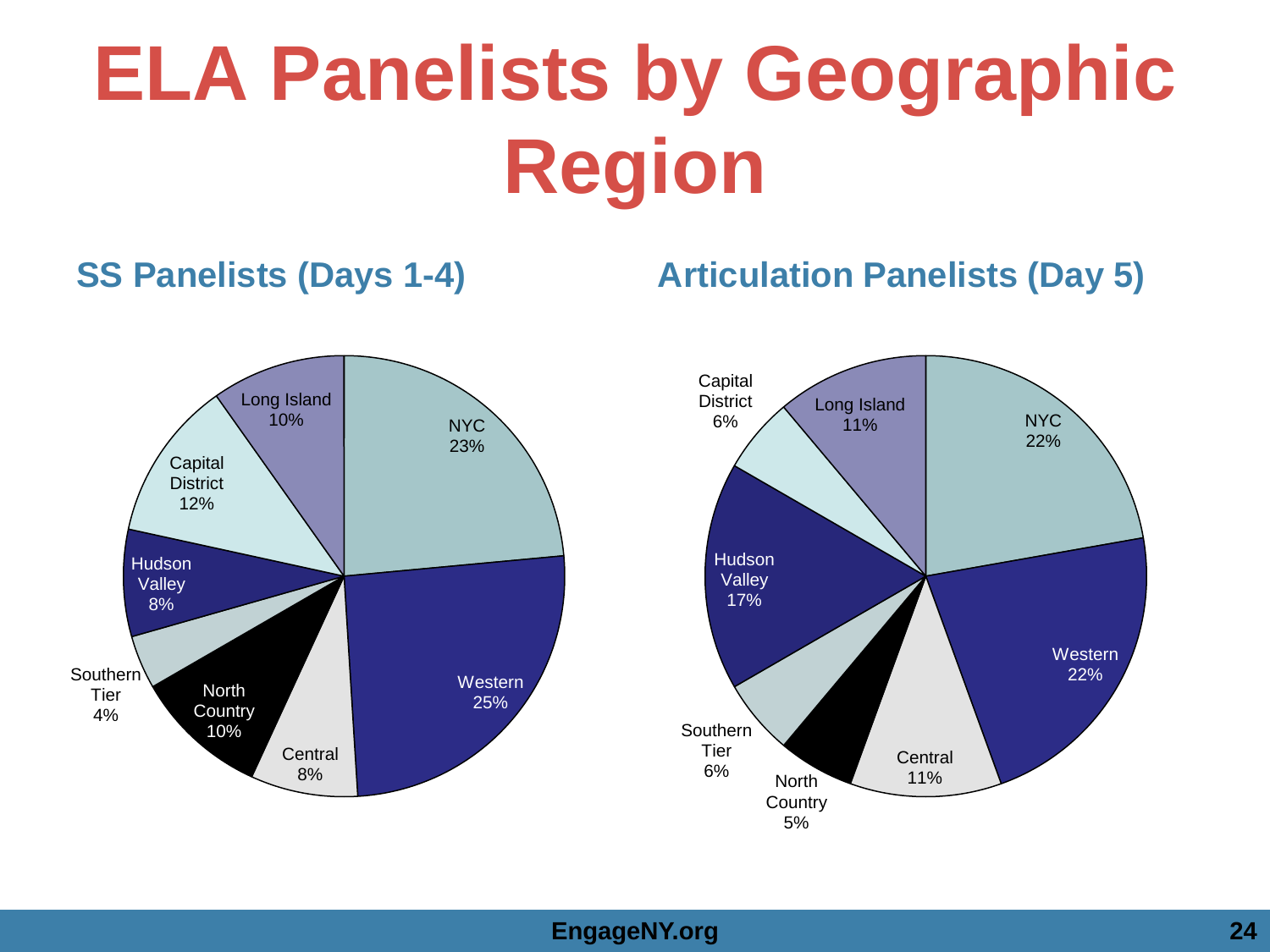## **Math Panelists by Position**



#### **EngageNY.org 25**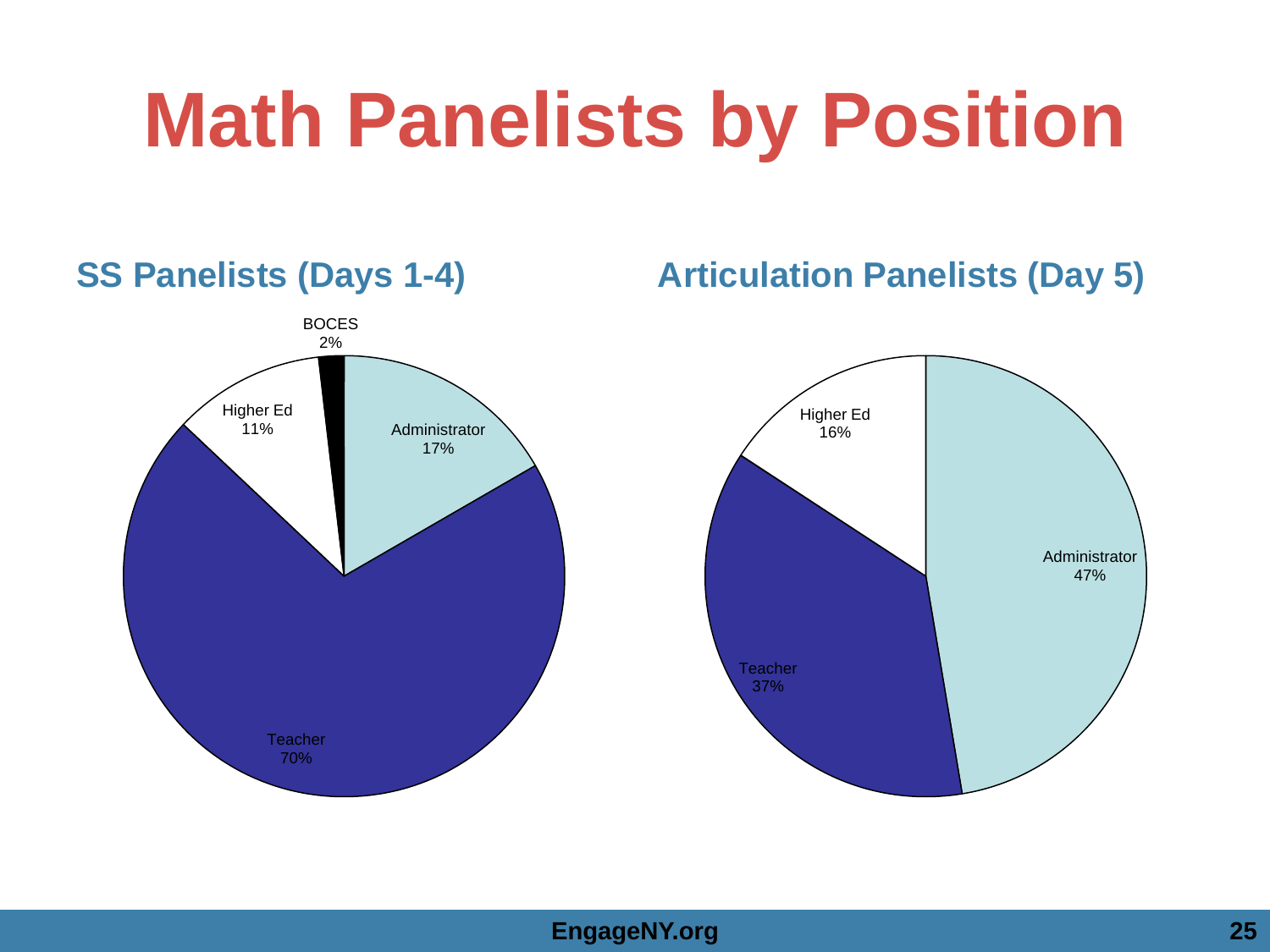## **Math Panelists by Geographic Representation**

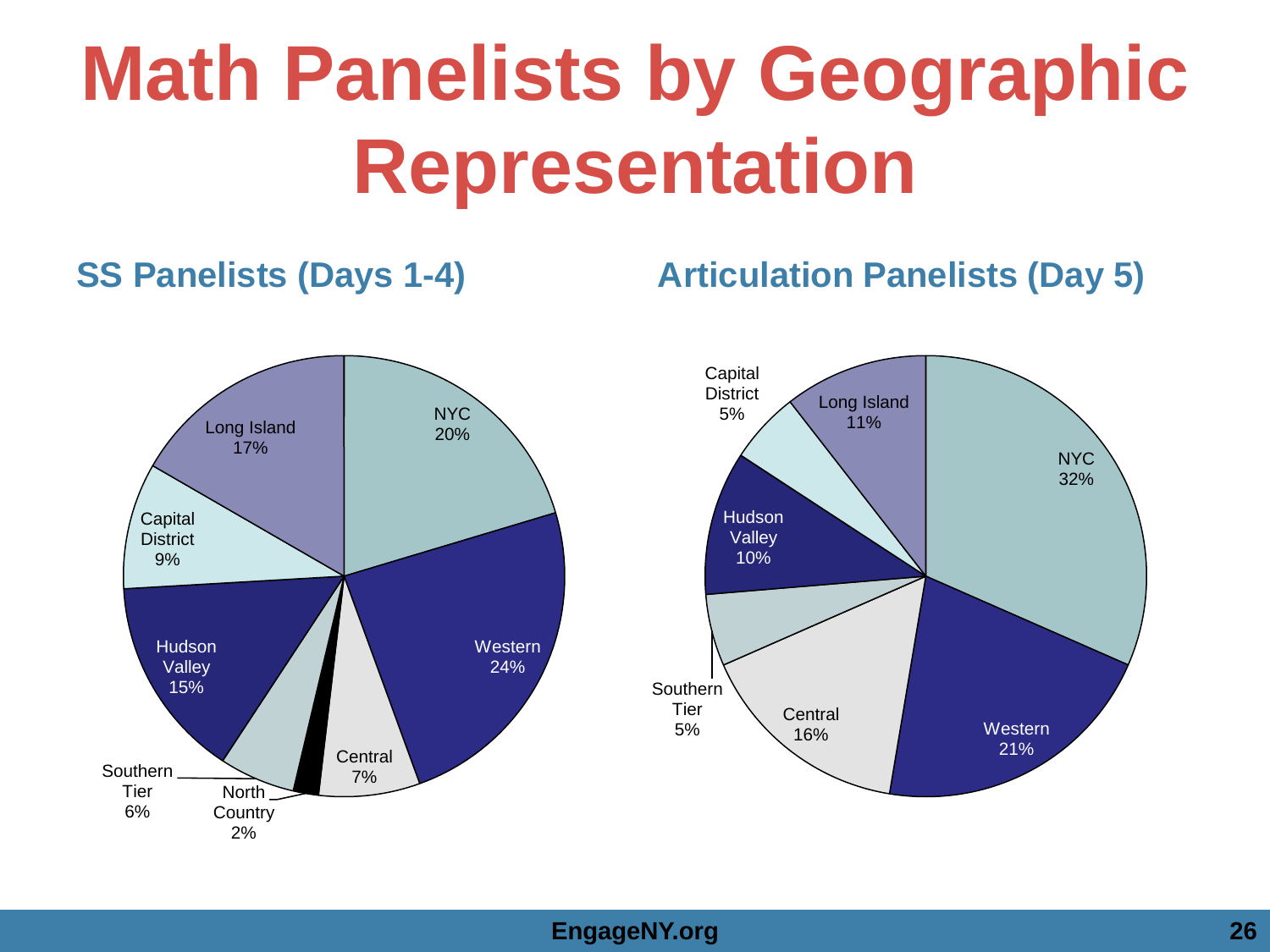## **First Task: Defining Expectations**

### **For each grade, panelists:**

- 1.Review detailed descriptions of the range of knowledge and skills that describe students who are proficient with grade-level standards (Level 3)
- 2.Discuss and come to consensus on the specific knowledge and skills that characterize a student who is "just barely" proficient. This is the **threshold** student.
- 3.Repeat process for Level 2 (partial but insufficient) and Level 4 (excel).

### **Focus is on what students should be able to do at each grade according to demand of the standards.**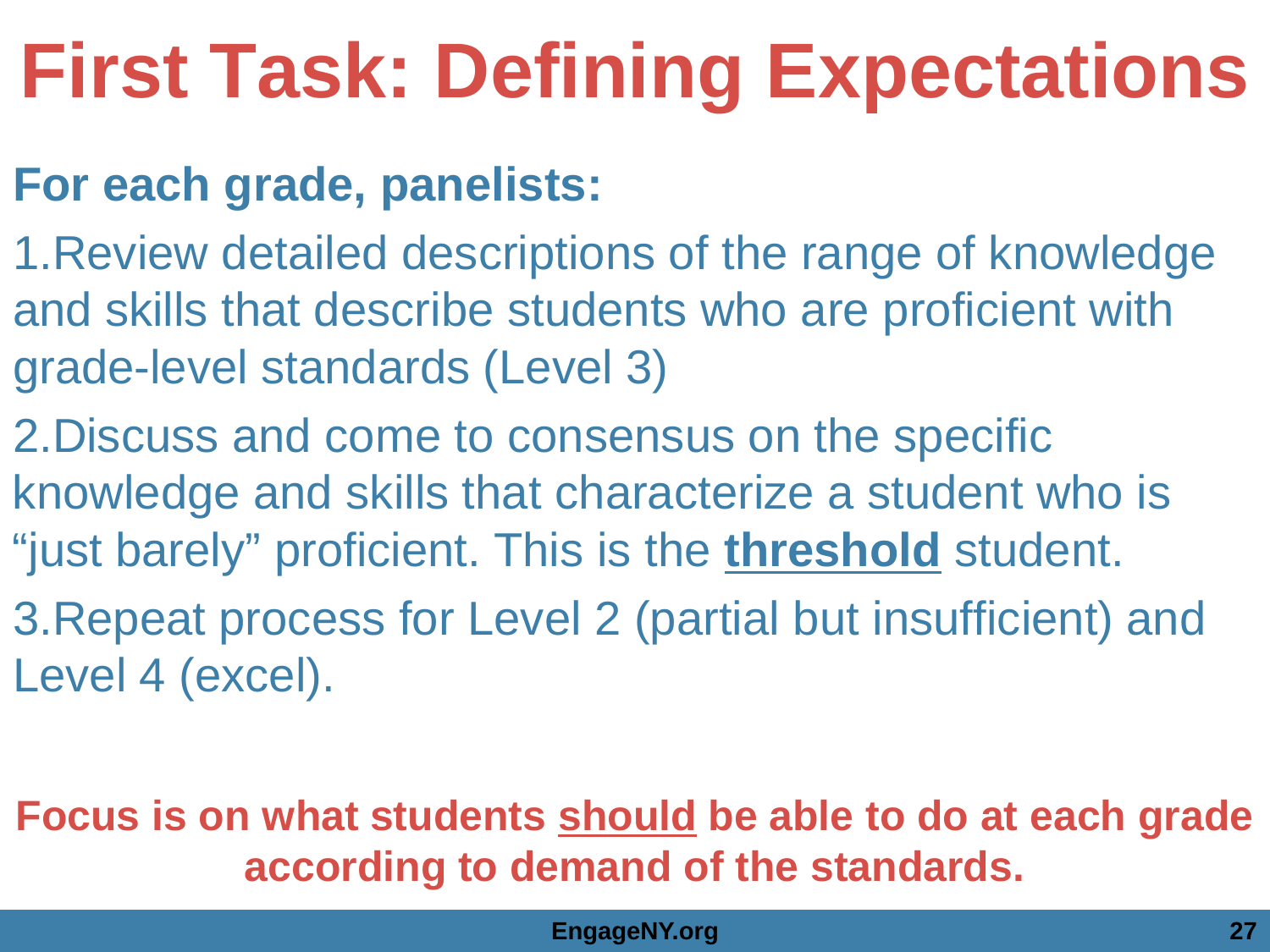## **Performance Level Descriptions**

|                                       |                                                                                                   |                                                                                         |                                                                                  |                   | TNIS IS THE PLD         |
|---------------------------------------|---------------------------------------------------------------------------------------------------|-----------------------------------------------------------------------------------------|----------------------------------------------------------------------------------|-------------------|-------------------------|
| Cluster                               | Performance Level 4                                                                               | Performance Level 3                                                                     | Performance Level 2                                                              |                   | for one cluster.        |
| Students                              | In any multi-digit number, determine that a                                                       | In any multi-digit number, determine that                                               | In any multi-digit number, de                                                    |                   |                         |
| understand the                        | digit in one place represents 10 times as                                                         | a digit in one place represents 10 times                                                | digit in one place represents                                                    |                   | <b>There are five</b>   |
| place value system.<br>$(5.$ NBT.1-4) | much as it represents in the place to its right<br>and 1/10 of what it represents in the place to | as much as it represents in the place to<br>its right and 1/10 of what it represents in | much as it represents in the<br>right or 1/10 of what it repre                   |                   | <b>clusters that</b>    |
|                                       | its left.                                                                                         | the place to its left.                                                                  | place to its left by using visu                                                  |                   |                         |
|                                       |                                                                                                   |                                                                                         |                                                                                  |                   | comprise the            |
|                                       | Explain patterns in the placement of the                                                          | Explain patterns in the number of zeros                                                 |                                                                                  |                   | <b>Major content of</b> |
|                                       | decimal point when a decimal is multiplied or                                                     | of the product when multiplying a                                                       |                                                                                  |                   |                         |
|                                       | divided by a power of 10.                                                                         | number by powers of 10.                                                                 |                                                                                  |                   | the grade. PLDs         |
|                                       |                                                                                                   |                                                                                         |                                                                                  | are available for |                         |
|                                       | Use whole number exponents to denote<br>powers of 10.                                             | Use whole number exponents to denote<br>powers of 10.                                   |                                                                                  | all five.         |                         |
|                                       |                                                                                                   |                                                                                         |                                                                                  |                   |                         |
|                                       | Use symbols $(>,<,=)$ to compare two                                                              |                                                                                         |                                                                                  |                   |                         |
|                                       | powers of 10 expressed exponentially                                                              |                                                                                         |                                                                                  |                   |                         |
|                                       | (compare $10^2$ to $10^5$ ).                                                                      |                                                                                         |                                                                                  |                   |                         |
|                                       | Read, write, and compare decimals to any                                                          | Read, write, and compare decimals to                                                    | Read, write, and compare decimals to the<br>tenths using numerals, number names, |                   |                         |
|                                       | place using numerals, number names,                                                               | the thousandths using numerals,                                                         | expanded form, and inequality symbols (>,                                        |                   |                         |
|                                       | expanded form, and inequality symbols (>,                                                         | number names, expanded form, and                                                        | $<, =$ ).                                                                        |                   |                         |
|                                       | $\leq$ , =), and choose the appropriate context                                                   | inequality symbols $(>, <, =)$ .                                                        |                                                                                  |                   |                         |
|                                       | given a rounded number.                                                                           |                                                                                         | Round decimals to tenths.                                                        |                   |                         |
|                                       |                                                                                                   | Round decimals to thousandths.                                                          |                                                                                  |                   |                         |

**This is the PLD**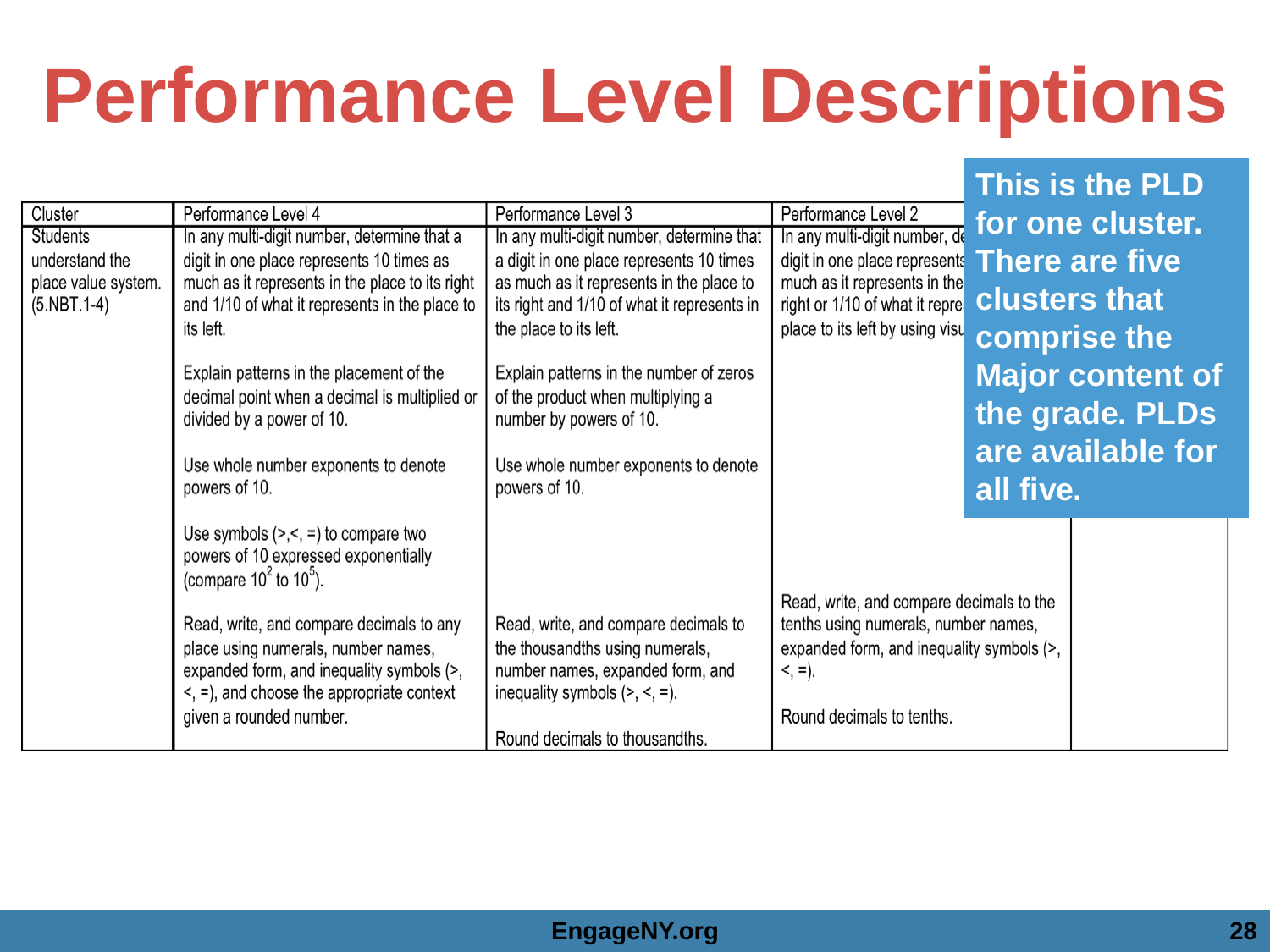### **Steps in the Standard Setting Process (cont.)**

### **Define the threshold student for each level**

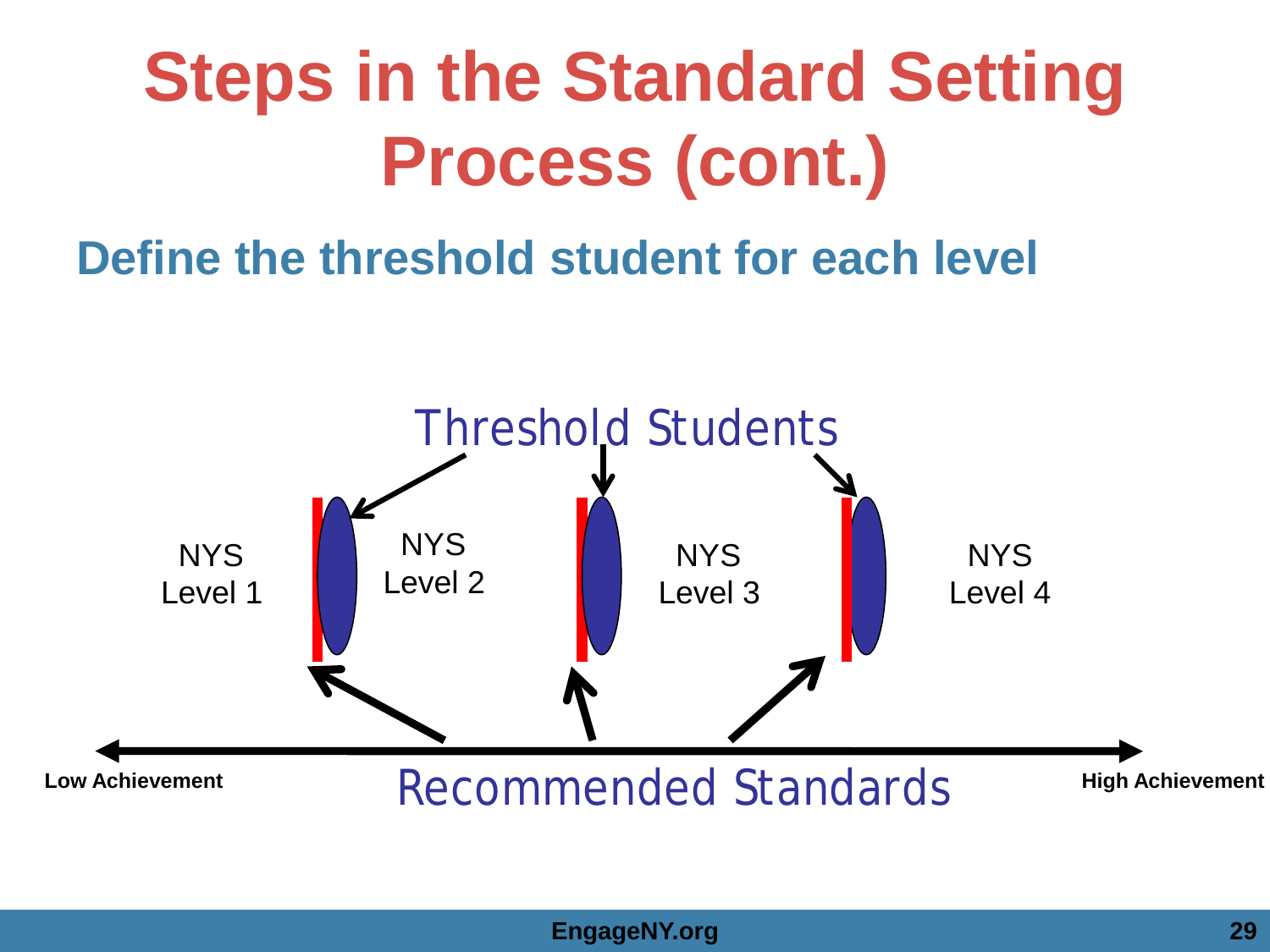## **Second Task: Review Test and Benchmarks**

- For each grade, panelists:
- 1.Take a "mini test" comprised of a subset the same items administered in 2013
- 2.Review the remainder of the test
- 3.Have opportunity to discuss any questions with the test developers
- 4.Review benchmark data from NAEP, SAT and PSAT/NMSQT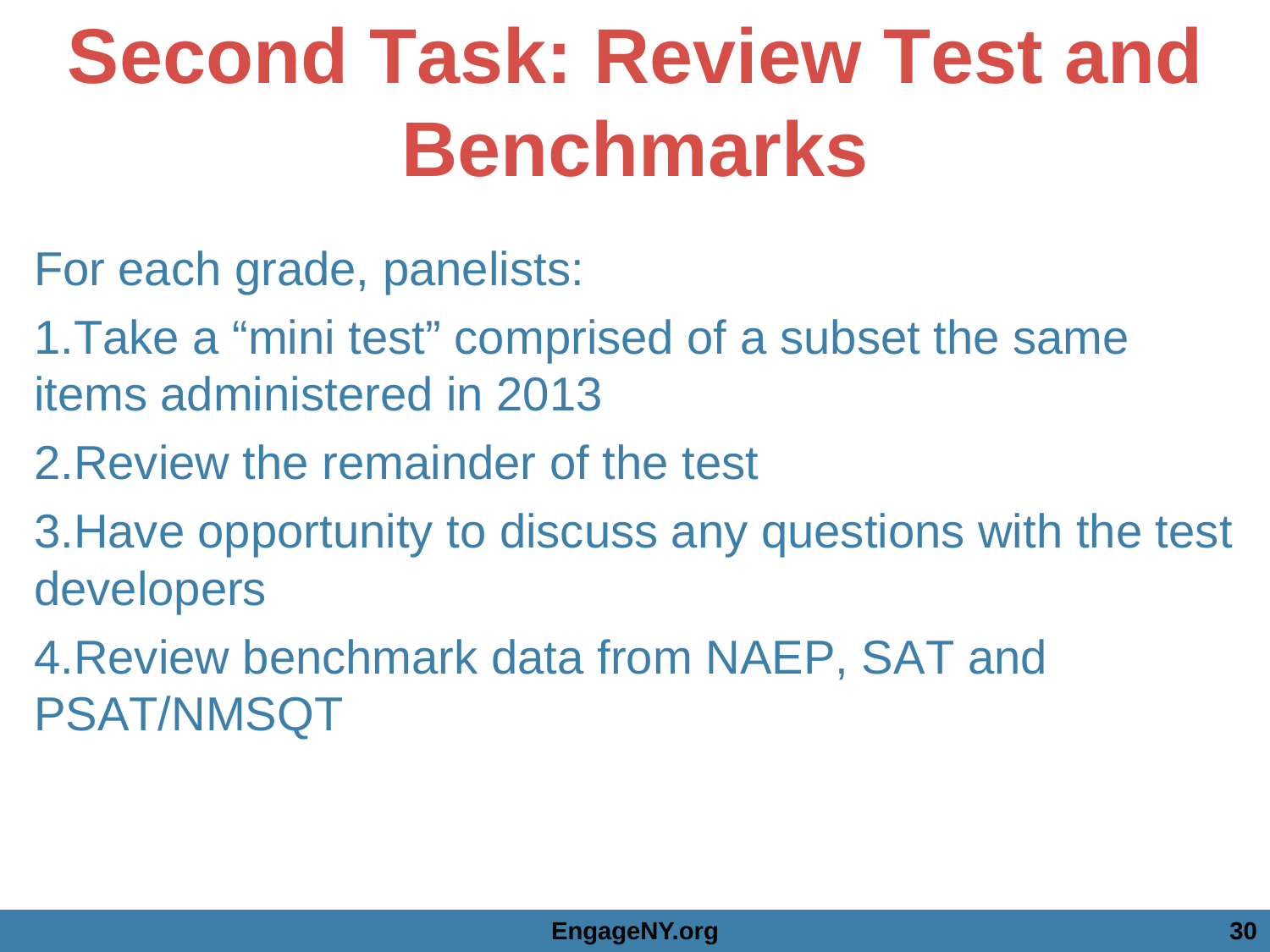## **Third Task: Educators Provide First Judgment**

Panelists are asked to provide their response to the following question:

For proficiency level (NYS Level 3) only, given the rigor of the Common Core State Standards, I will be surprised if:

- $\circ$  Fewer than  $\qquad$  percent of students reach proficiency
- o More than <u>endless</u> percent of students reach proficiency

**At this point in process, panelists have yet to review how students performed on the test.**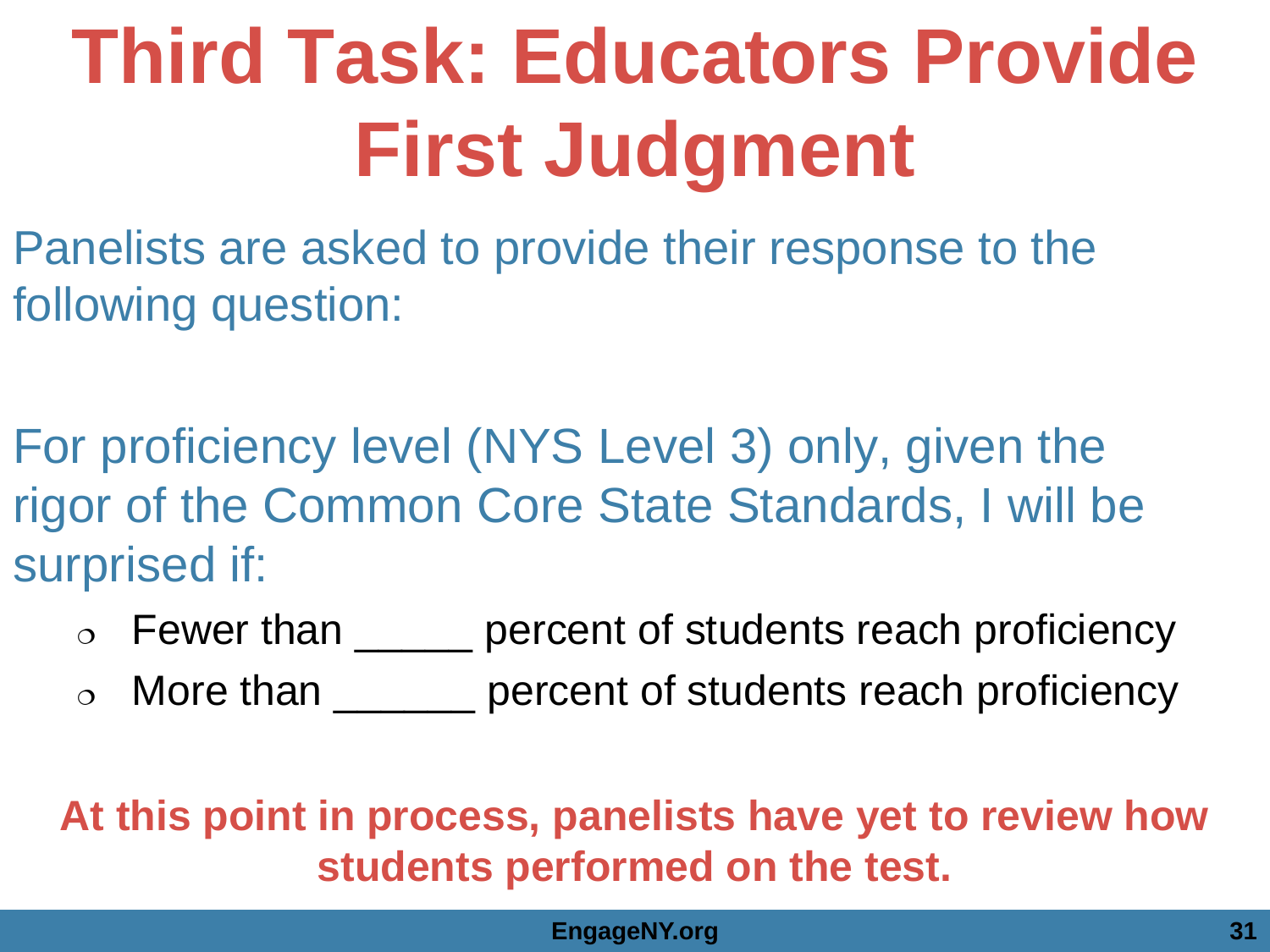### **Fourth Task: Training on Ordered Item Booklet (OIB) Method**

- Most common methodology in state testing
- Extensive research base for validity of process to capture educator judgment
- **Items from test are ordered from** easiest to hardest
- It is the tool by which cut score recommendations are made

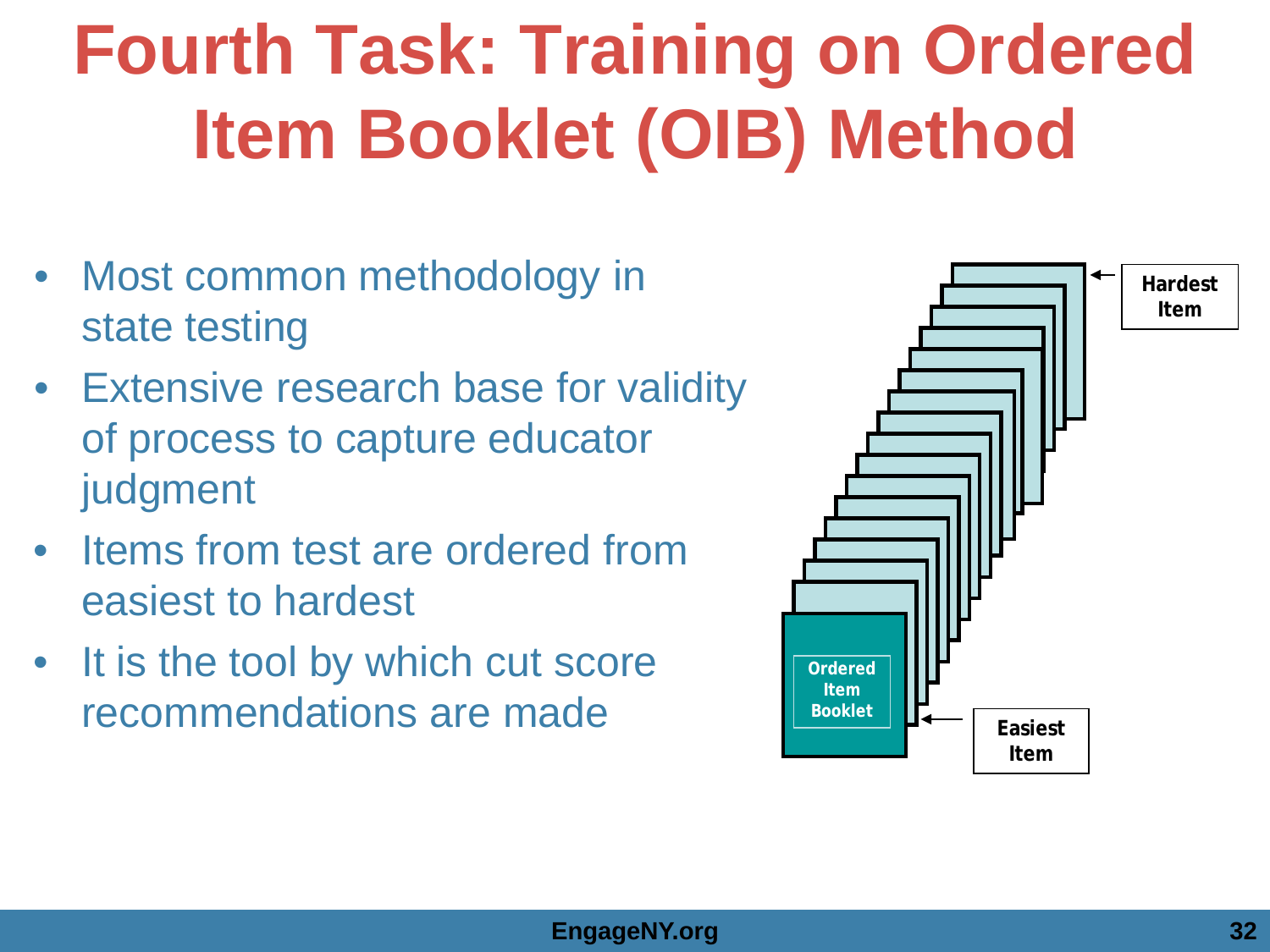### **Fourth Task: Training on Ordered Item Booklet (OIB) Method (cont.)**

- Panelists are trained on how to use the OIB to make judgments about where the cut scores should be to distinguish:
	- Level 2 from Level 1
	- Level 3 from Level 2
	- Level 4 from Level 3
- After training, each panelist fills out a survey indicating his or her level of understanding. If any panelist is not confident in their understanding, more training is provided to all.

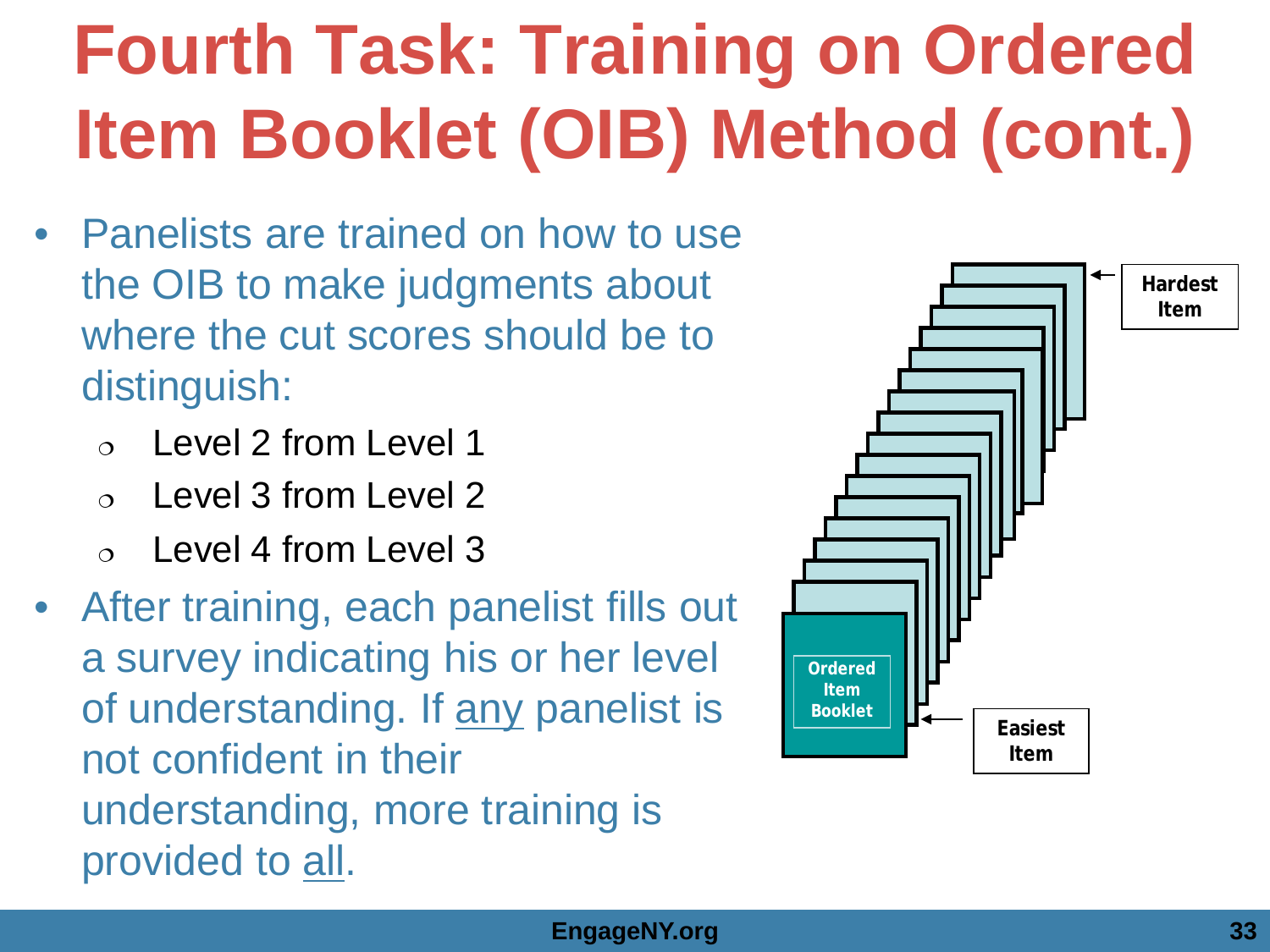### **Fifth Task: Make Round 1 Judgments about Cut Scores**

- Panelists make judgments individually
- Individual judgments are handed to facilitators
- Facilitators aggregate data and share with panelists
- Panelists discuss their rationales for their judgments
	- Rationales must be based on threshold descriptions and expectations of the Common Core standards
- Panelists review impact data
	- $\circ$  Impact data are the percentage of students who would be in each category if Round 1 cut scores were implemented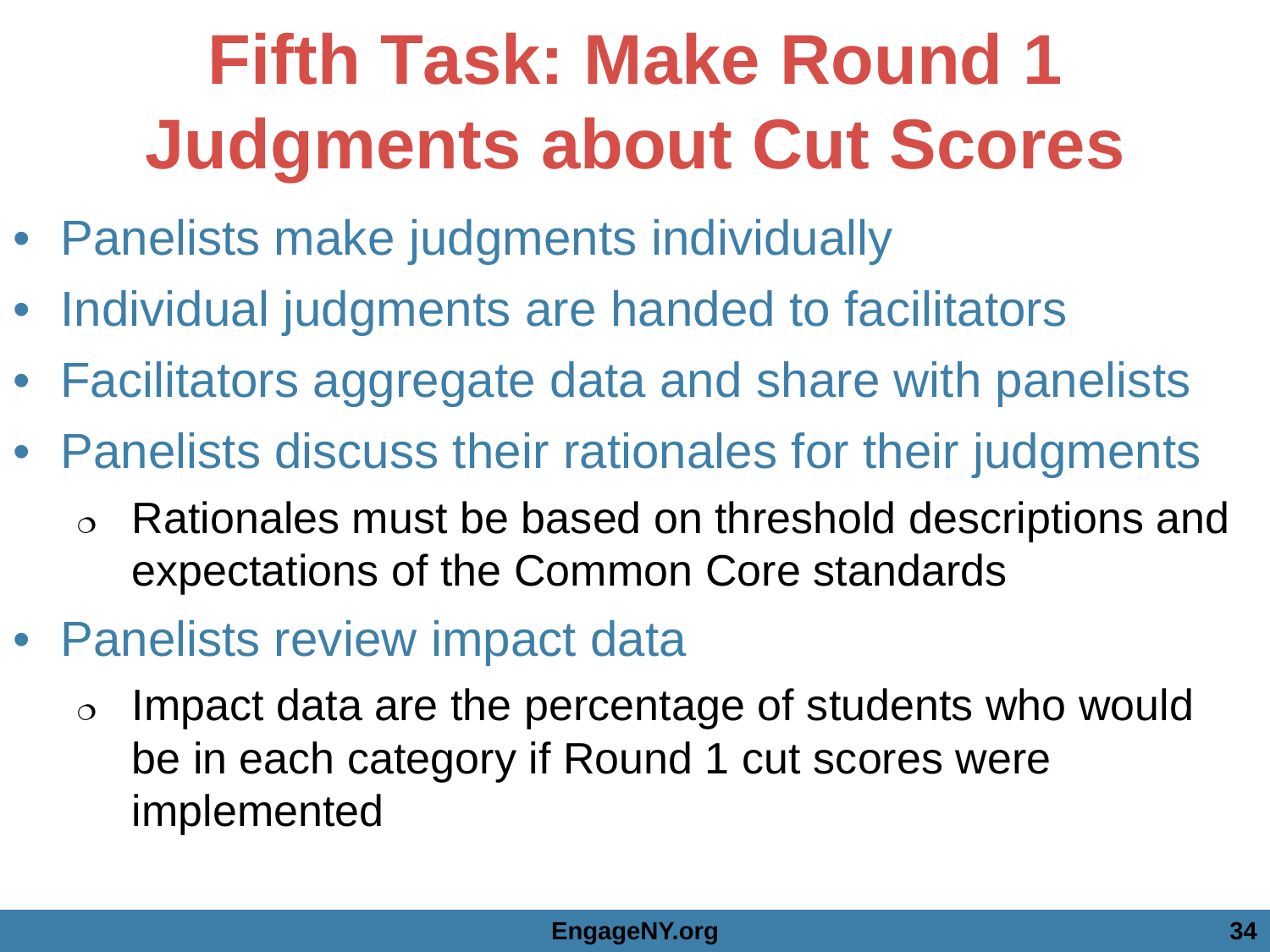## **Four Rounds for Each Grade**

- The process described above is repeated **four times** for each grade to ensure panelists have ample time to discuss rationales for their judgments and change their judgments should their fellow panelists offer compelling rationales to do so.
- Panelists were not required to come to consensus as individual judgment is valued.
- The process takes four full days for three grades.
- All panelists were present from beginning to end each and every day. No multi-tasking was permitted.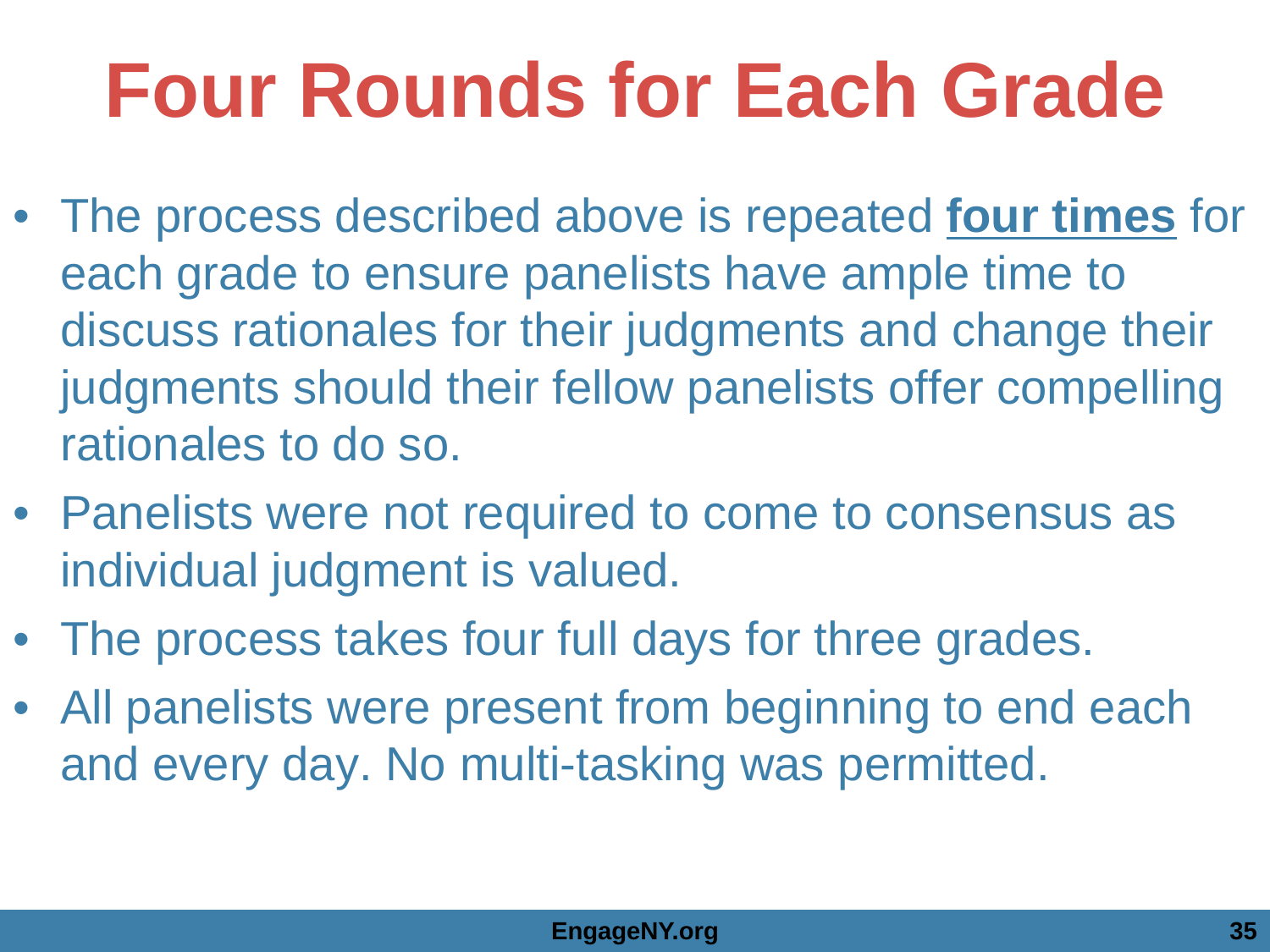## **Panelist Evaluation of Process**

Over 90% of panelists at end of Day 4 said they would defend the recommended cut scores. Of those in the minority, none strongly disagreed with the recommended standards (they only moderately disagreed).

*"The standards are being set by a group that consists of teachers, k-12, college professors and administrators. It makes sense and it's transparent."* 

*"The collective experience and knowledge evidenced in discussions and the outcomes of the tasks resulted in fair and unbiased standards. Participants followed directions carefully and judiciously."*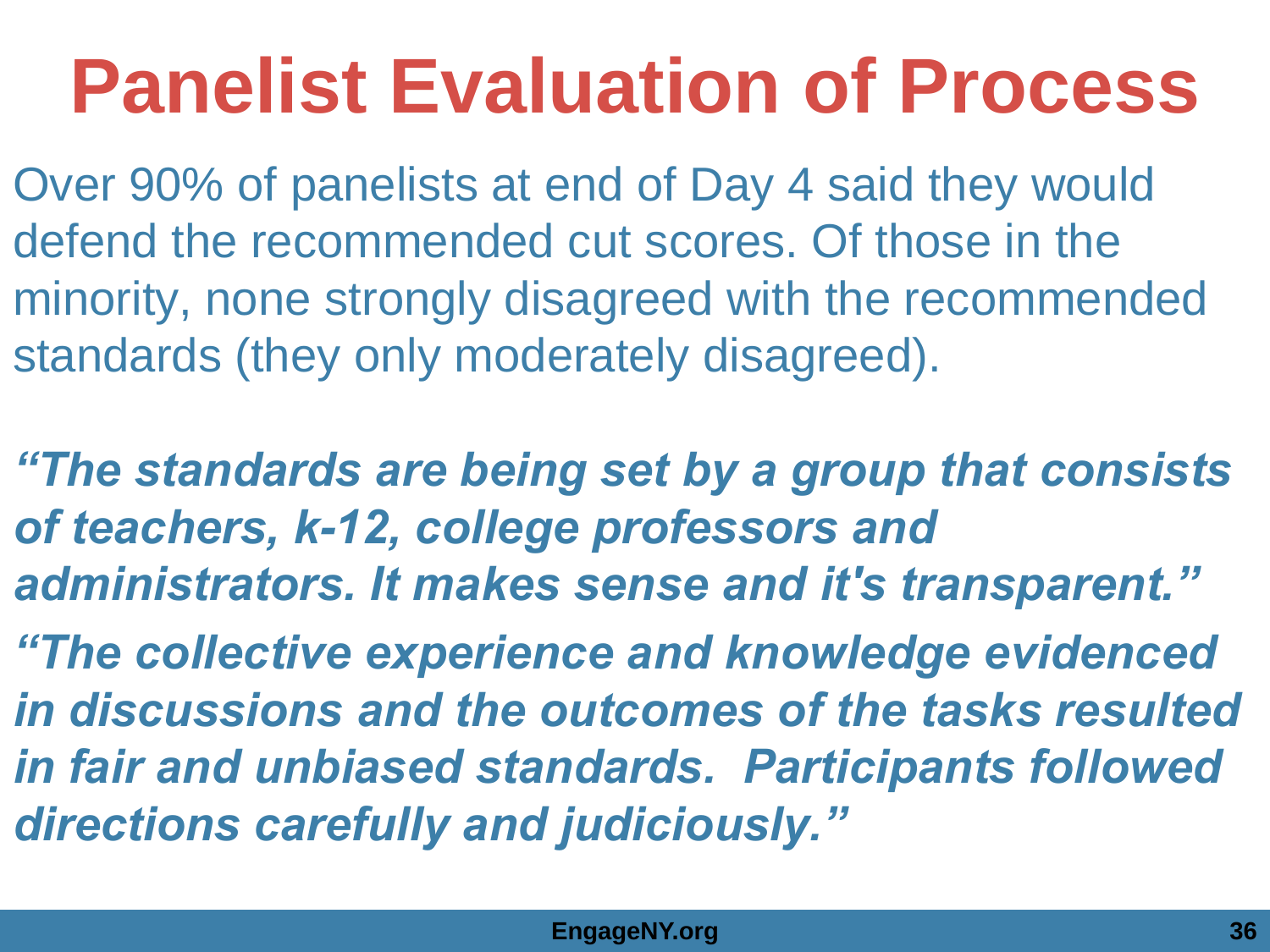# **Day 5**

- The purpose of Day 5 was to review the results across all six grade levels to ensure that the results made sense from a broader perspective.
- Panelists were allowed to make small adjustments only.
	- $\circ$  Adjustments had to be within  $+/-$  4 raw score points.
	- Adjustments were required to be grounded in rationale of threshold definitions and the expectations of the Common Core standards.
- Commissioner was presented with both sets of recommendations – those from Day 4 and from Day 5.
- The results of Day 4 and Day 5 differed minimally.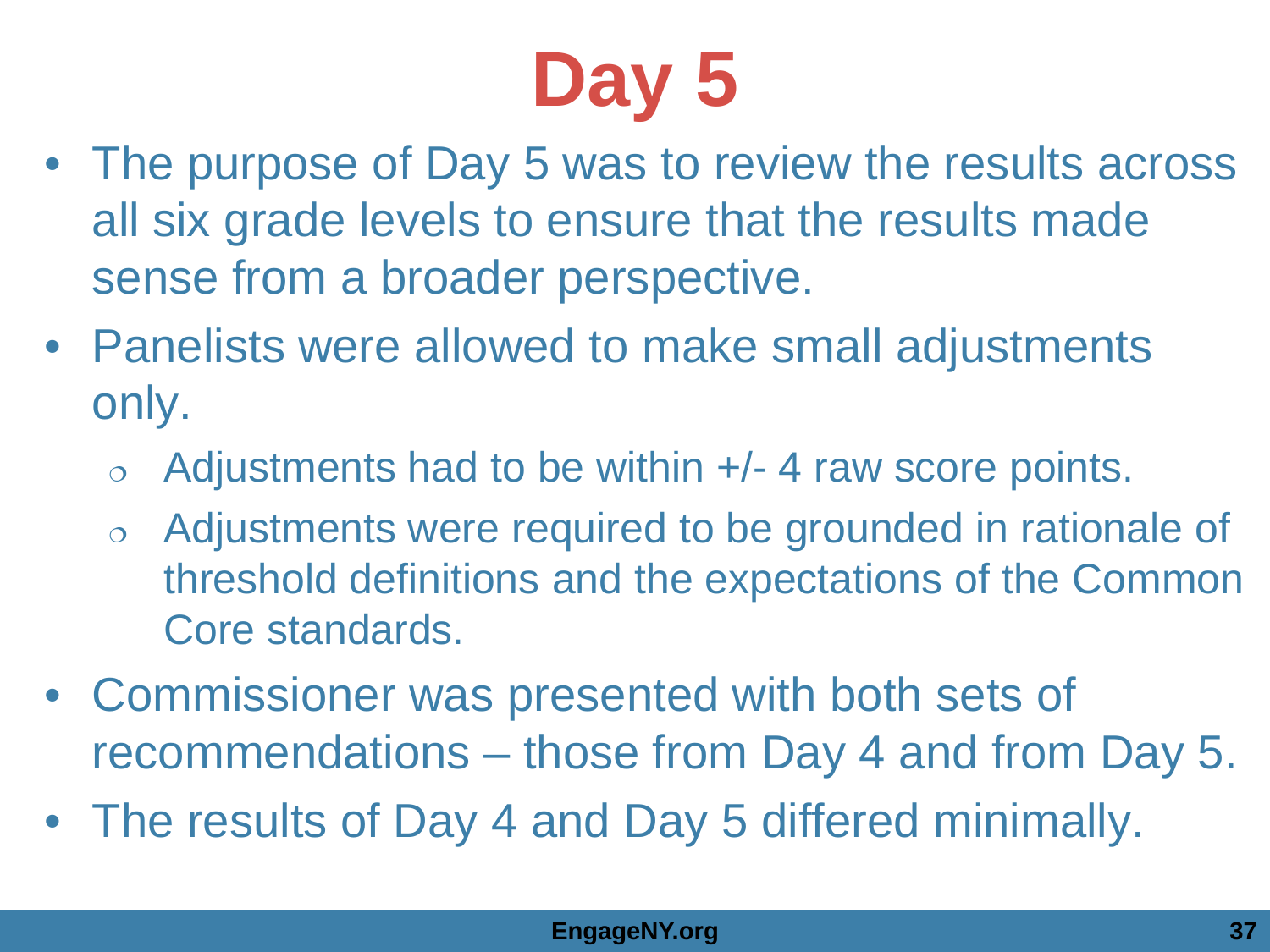## **Changes in Cut Score Points from Day 4 to Day 5**

|             |                    | Grade 3      | Grade 4     | Grade 5          | Grade 6     | <b>Grade 7</b> | Grade 8      |
|-------------|--------------------|--------------|-------------|------------------|-------------|----------------|--------------|
| <b>ELA</b>  | <b>NYS Level 2</b> | $-3$         | $-1$        | $-2$             | $-3$        | $-1$           | $-2$         |
|             | <b>NYS Level 3</b> | $\mathbf 0$  | $\pmb{0}$   | $\pmb{0}$        | $\pmb{0}$   | $-1$           | $-1$         |
|             | <b>NYS Level 4</b> | $\mathbf 0$  | $\mathbf 0$ | $\pmb{0}$        | $\mathbf 0$ | $\mathbf 0$    | $\mathbf{1}$ |
| <b>Math</b> | <b>NYS Level 2</b> | $\mathbf 0$  | $\mathbf 0$ | $-2$             | $\mathbf 0$ | $\pmb{0}$      | $\mathbf 0$  |
|             | <b>NYS Level 3</b> | $\mathbf 0$  | $\mathbf 0$ | $\mathbf 0$      | $\mathbf 0$ | $\mathbf 0$    | 0            |
|             | <b>NYS Level 4</b> | $\mathbf{1}$ | $\mathbf 0$ | $\boldsymbol{0}$ | $\mathbf 0$ | $\mathbf 0$    | $\mathbf 0$  |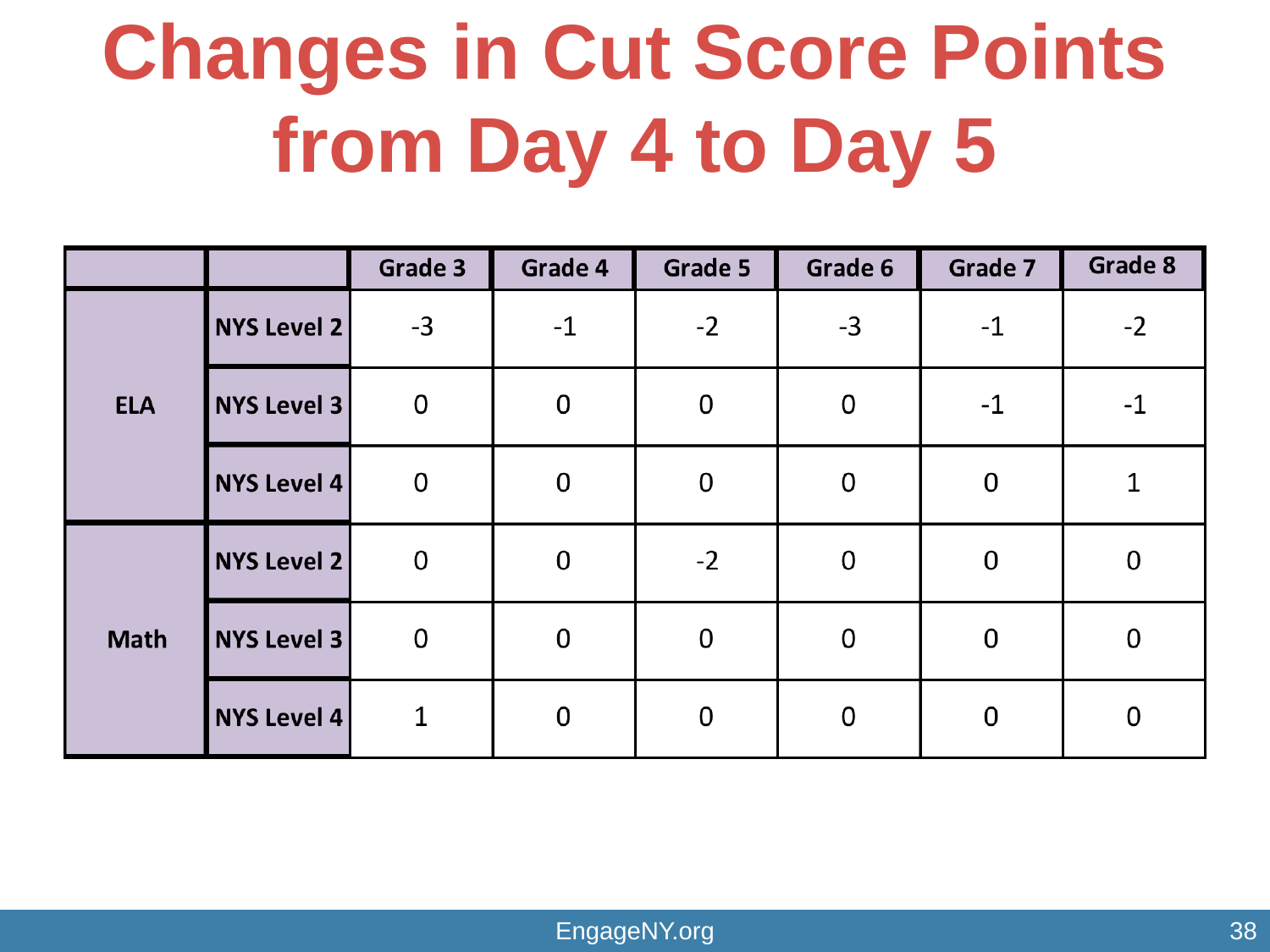## **Statement from National Experts**

*"In observing the training for the NY State Grades 3-8 ELA and Math Common Core Tests Standard Setting on June 29, 2013, we were comfortable that the facilitators were following best practices in implementing research-based procedures. After observing a full standard-setting session, we are confident that the recommended cut scores were derived using a well-implemented process that followed the plan presented to the NY technical advisory committee (TAC)."* 

Marianne Perie and Michael Rodriguez New York State TAC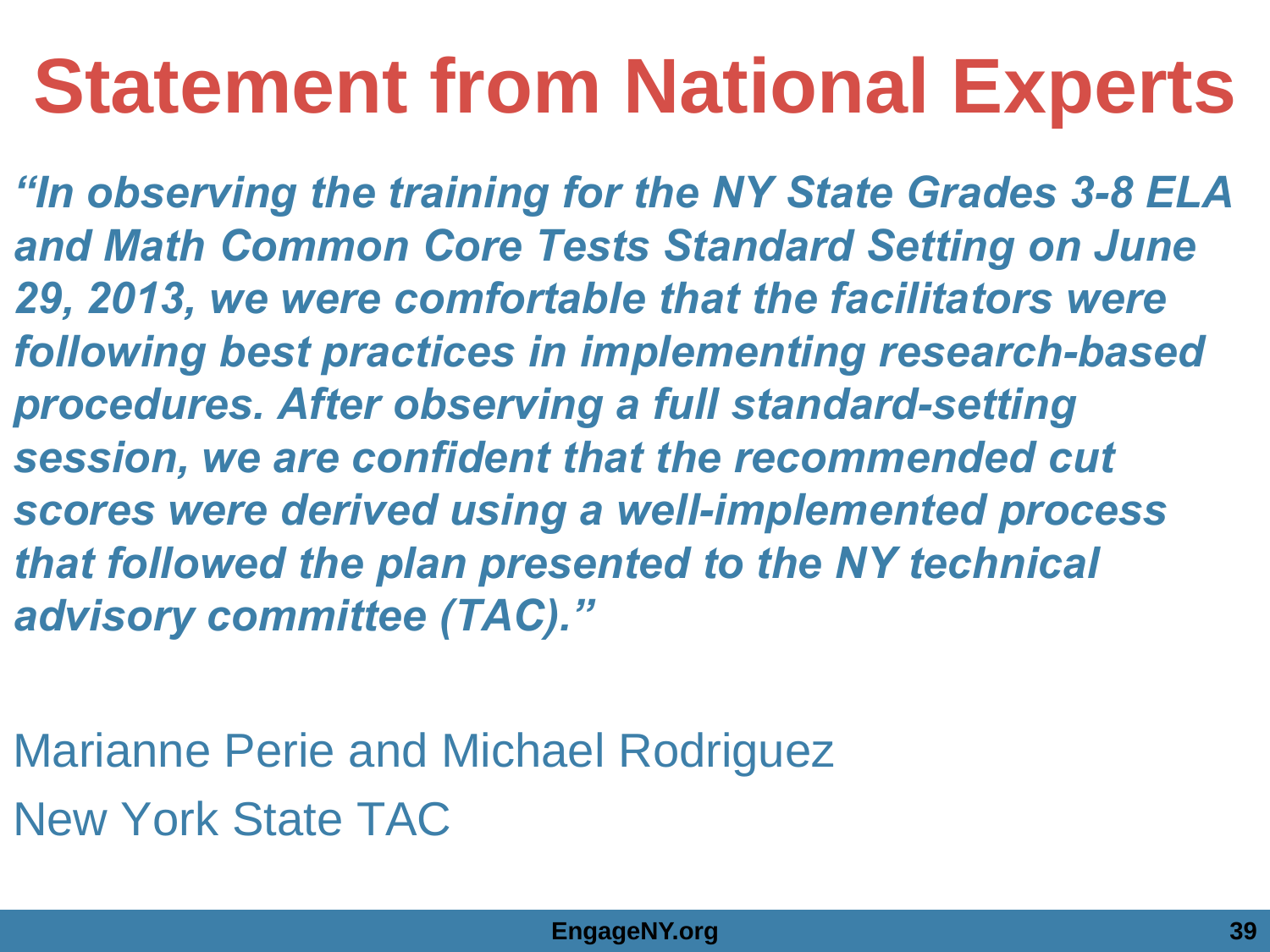### **The Commissioner accepted recommendations from Day 5 with no changes.**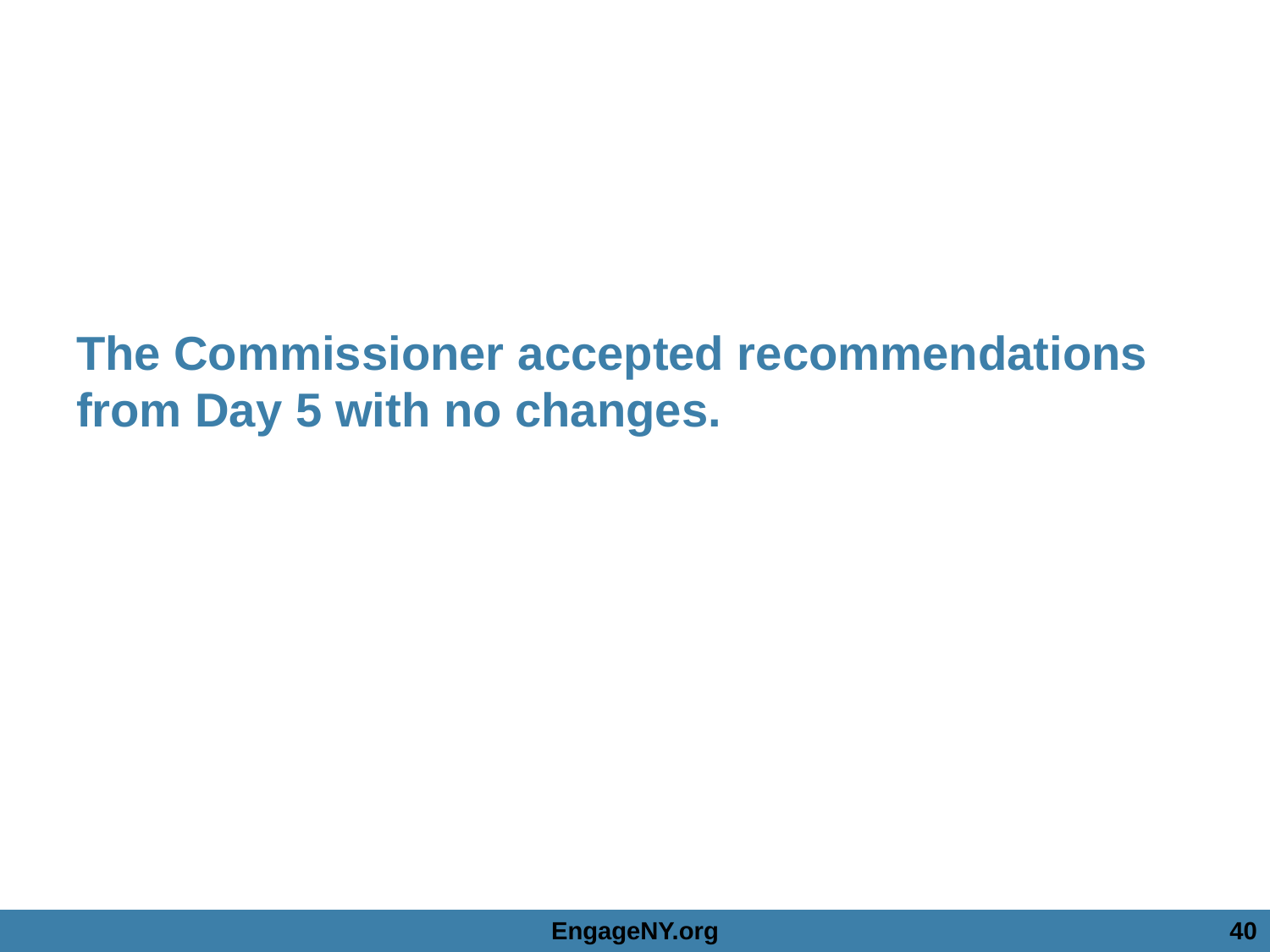### **ELA: Final Recommended Cut Scores**

| Grade | <b>Level 1</b> | <b>Level 2</b> | Level 3 | Level 4 |
|-------|----------------|----------------|---------|---------|
| 3     | 148-290        | 291-319        | 320-357 | 358-423 |
| 4     | 139-286        | 287-319        | 320-342 | 343-412 |
| 5     | 116-288        | 289-319        | 320-345 | 346-425 |
| 6     | 112-282        | 283-319        | 320-337 | 338-412 |
| 7     | 103-286        | 287-317        | 318-346 | 347-413 |
| 8     | 100-283        | 284-315        | 316-342 | 343-417 |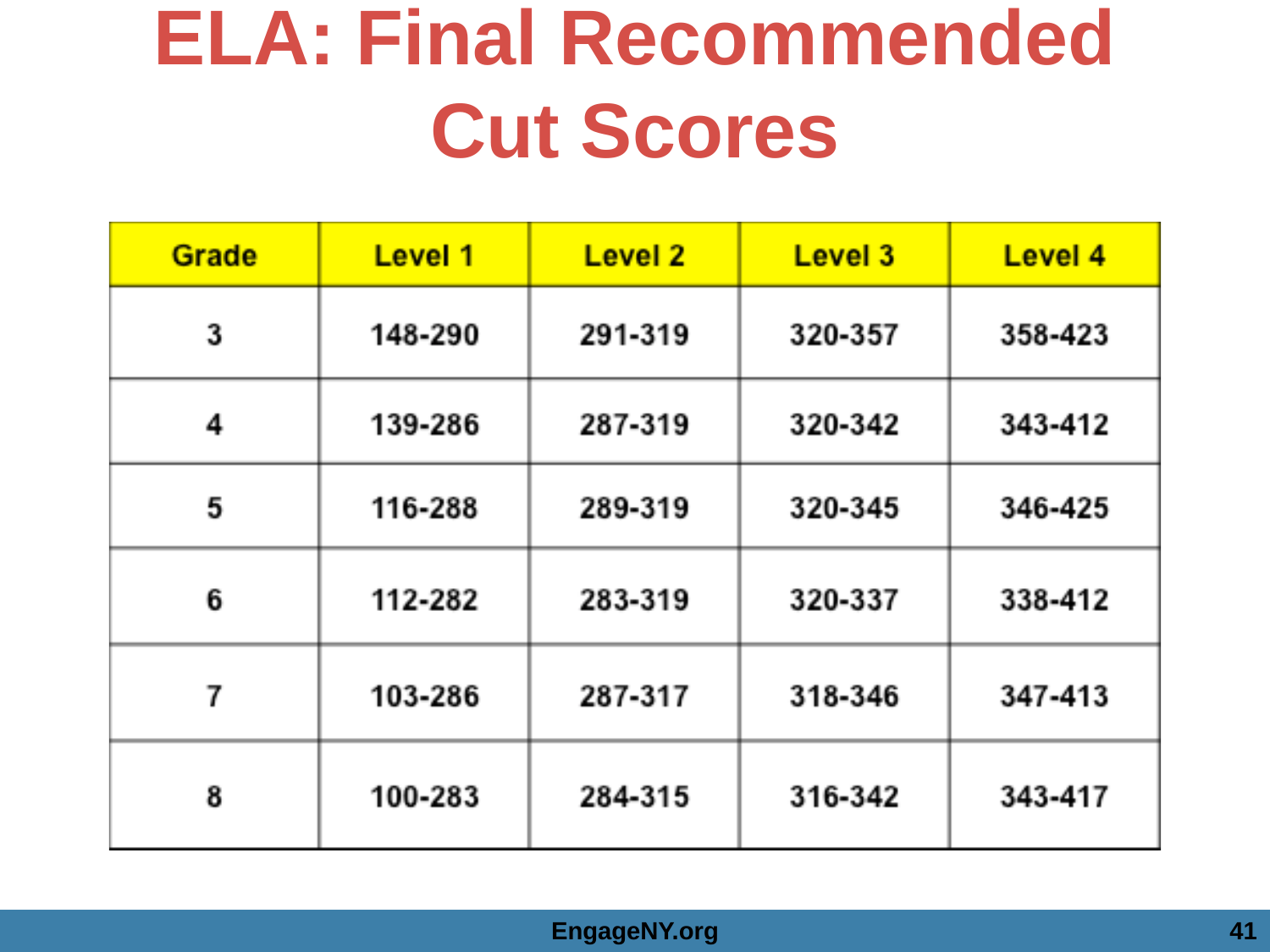### **Math: Final Recommended Cut Scores**

| Grade | Level 1 | <b>Level 2</b> | Level 3 | Level 4 |
|-------|---------|----------------|---------|---------|
| 3     | 139-284 | 285-313        | 314-339 | 340-394 |
| 4     | 126-282 | 283-313        | 314-340 | 341-402 |
| 5     | 126-293 | 294-318        | 319-345 | 346-406 |
| 6     | 119-283 | 284-317        | 318-339 | 340-399 |
| 7     | 133-292 | 293-321        | 322-347 | 348-401 |
| 8     | 119-286 | 287-321        | 322-348 | 349-403 |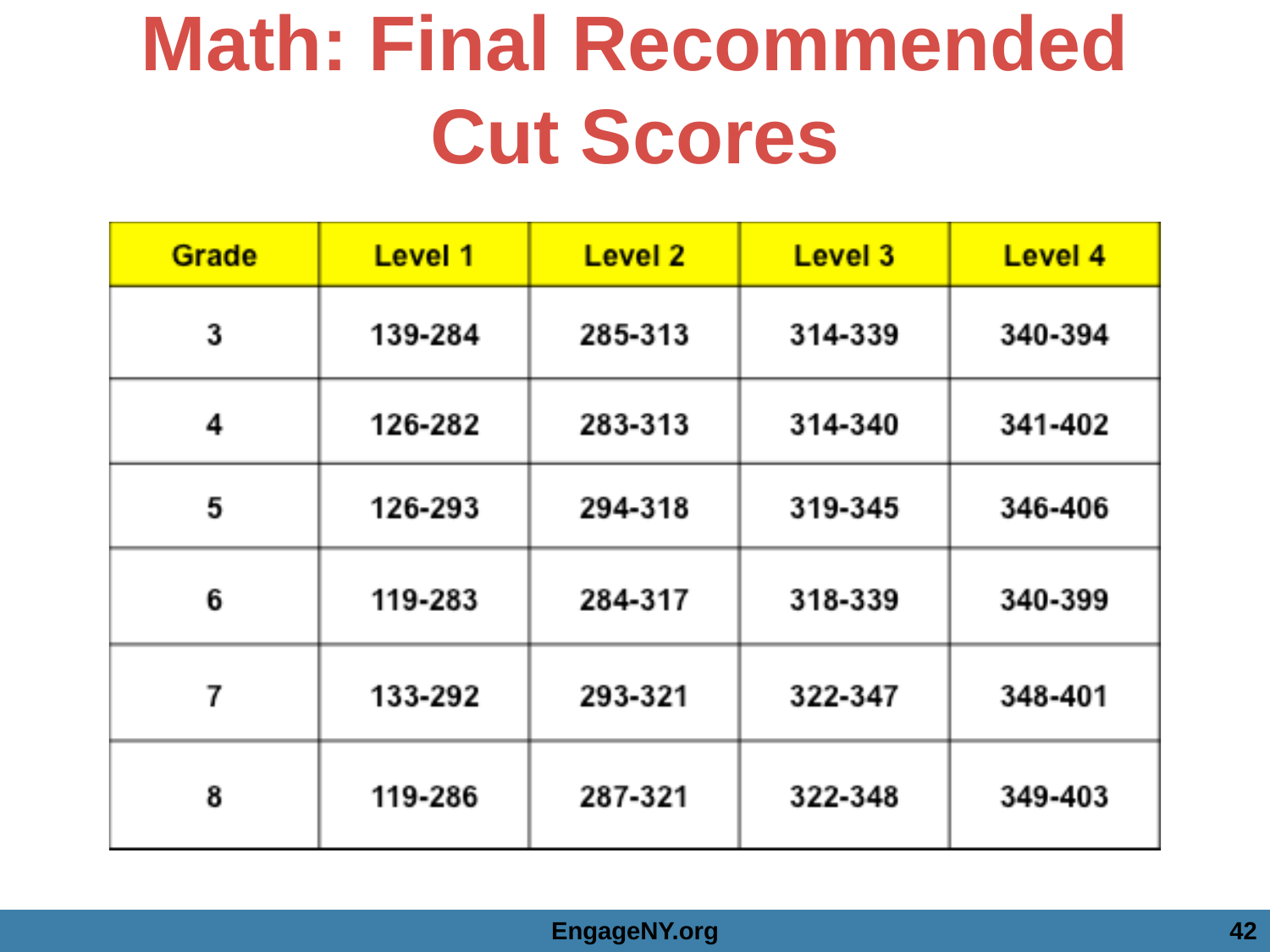engage<sup>ny</sup>

**Our Students, Their Moment.** 

## **Using Test Scores to Inform Classroom Instruction**



EngageNY.org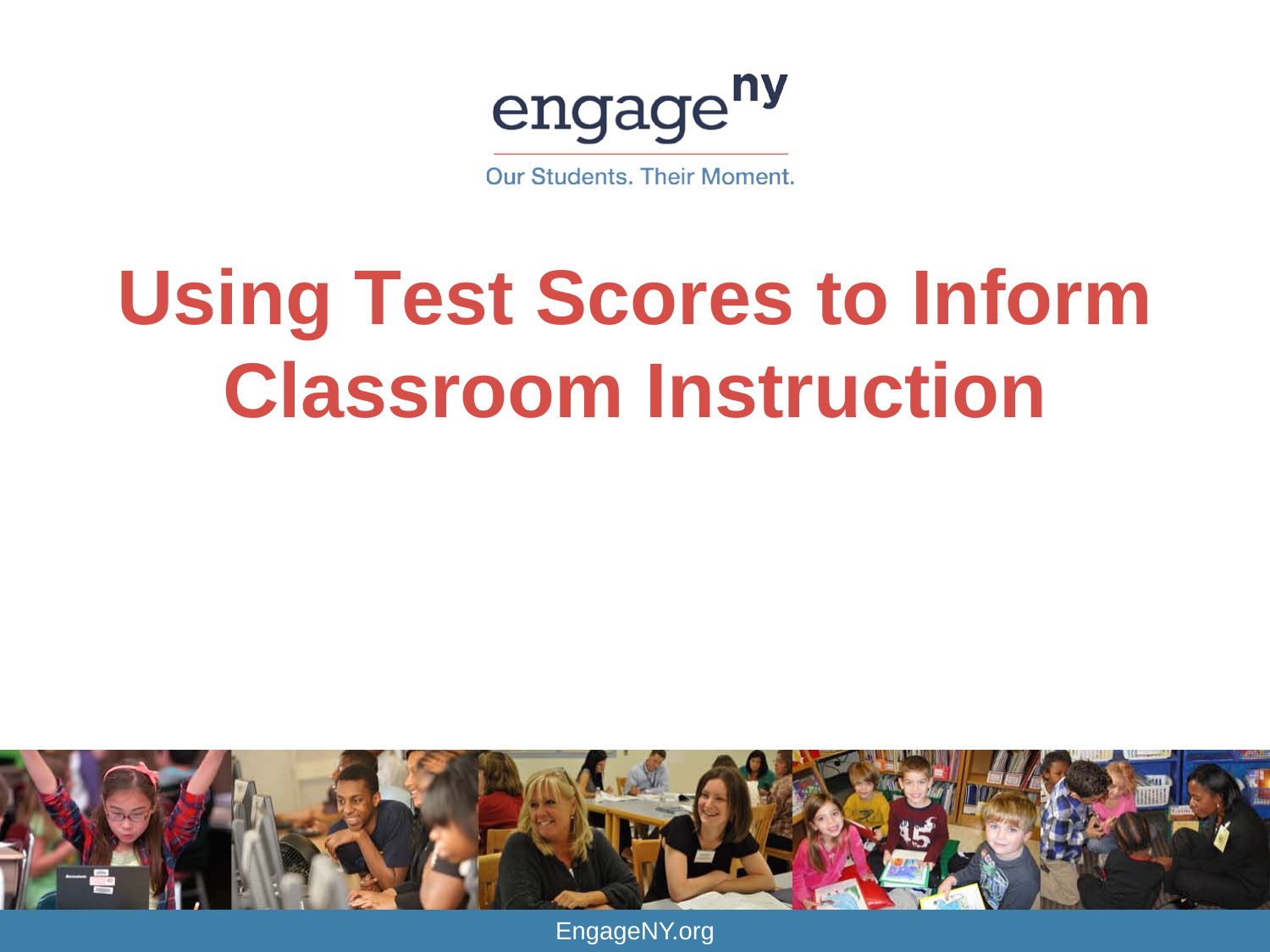# **Resources Available Now on EngageNY.org**

- 1. Test Guides
- 2. Assessment Design Information
- 3. Sample Questions

Test guides include full blueprint (test specifications). Assessment design documentation includes specific criteria for writing test questions.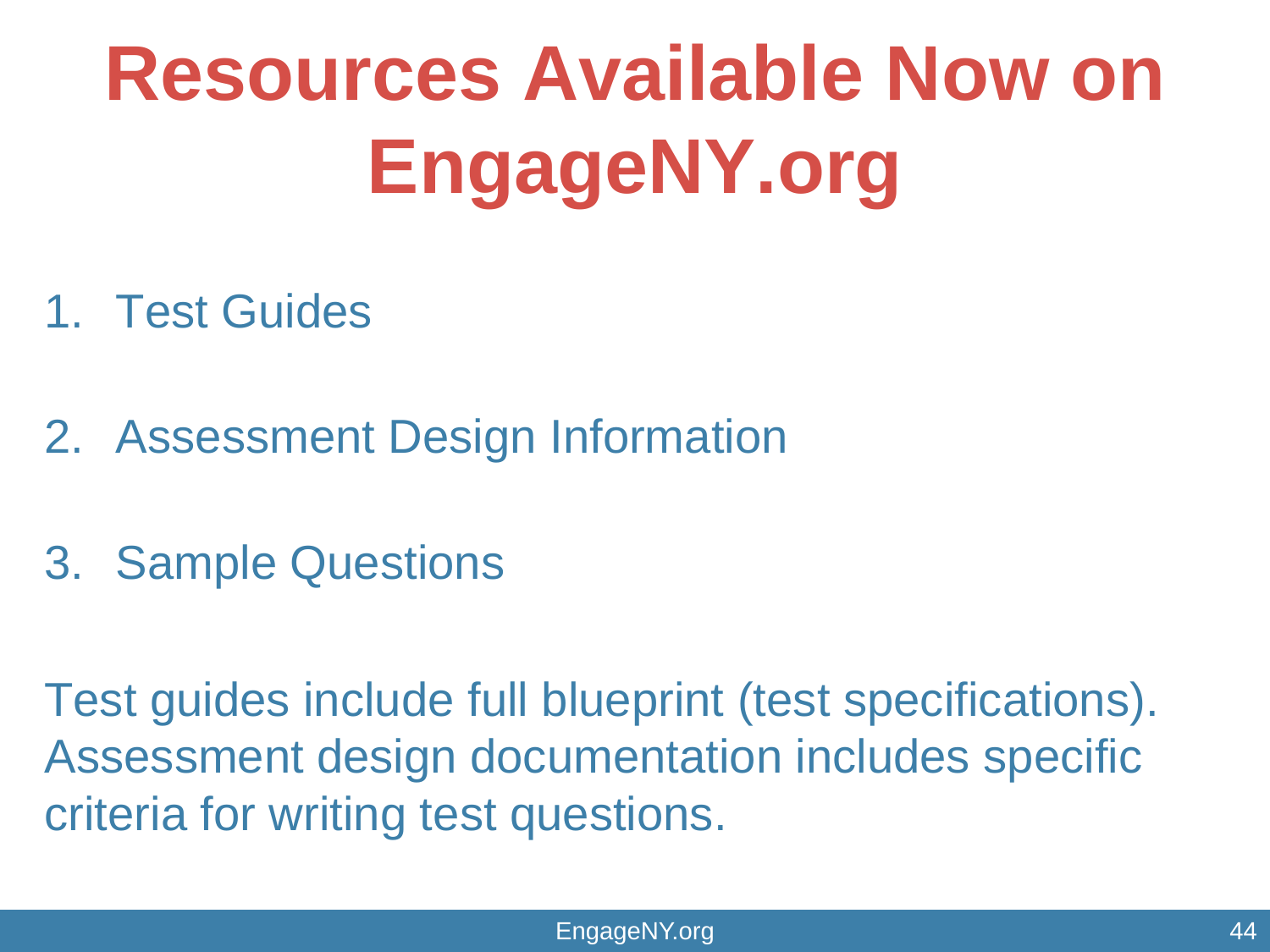## **To Come: Materials to Support Score Interpretation and Use**



#### Available on EngageNY.org upon release of scores